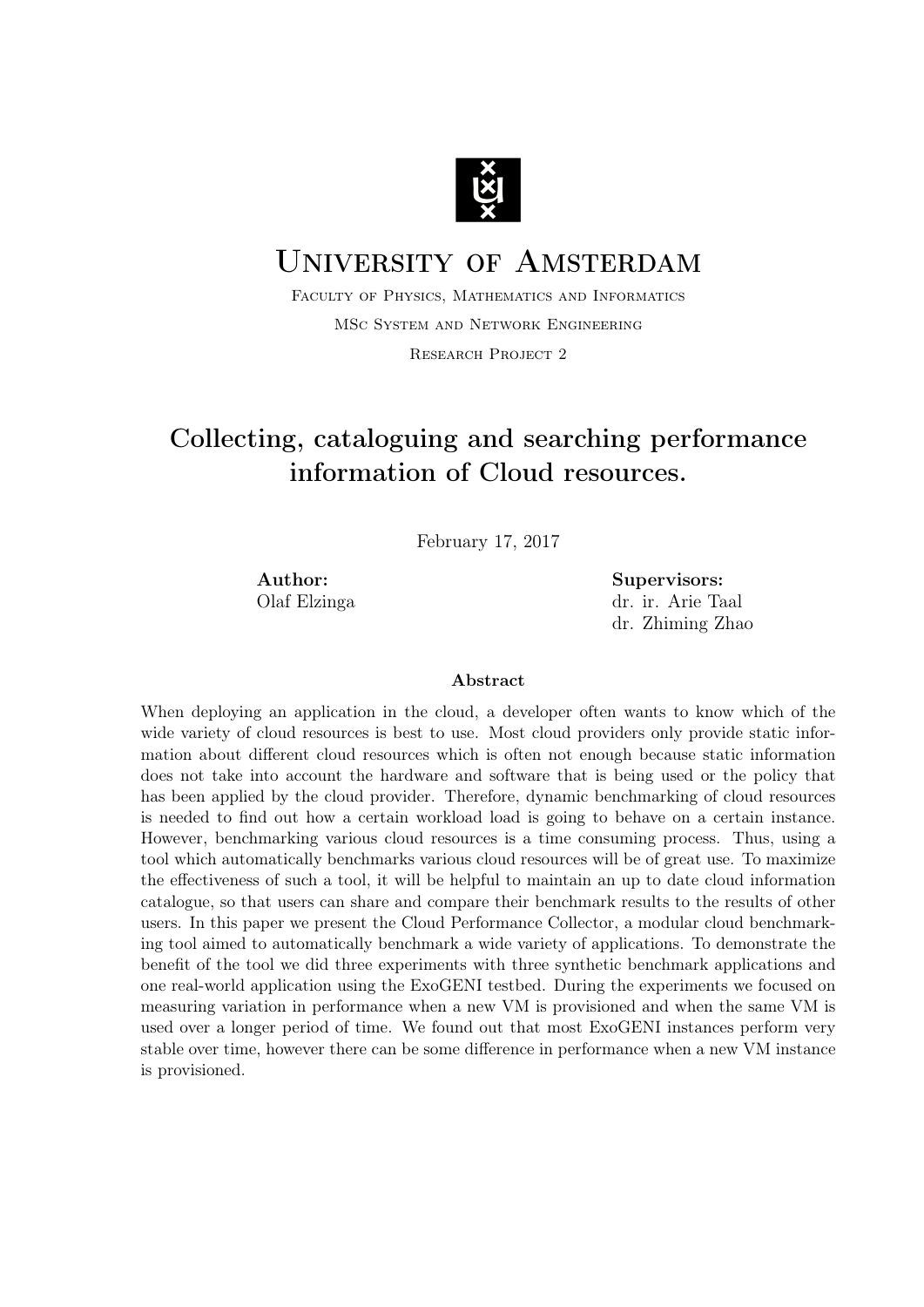# Contents

| $\mathbf 1$  | Introduction                                                                                                                                                                                                                          | $\overline{2}$   |
|--------------|---------------------------------------------------------------------------------------------------------------------------------------------------------------------------------------------------------------------------------------|------------------|
| $\mathbf{2}$ | State of the art review                                                                                                                                                                                                               | 3                |
|              | 2.1                                                                                                                                                                                                                                   | 3                |
|              | 2.2<br>Automated benchmark tools proposed in literature                                                                                                                                                                               | $\overline{4}$   |
|              | Technical gaps resources in the set of the set of the set of the set of the set of the set of the set of the set of the set of the set of the set of the set of the set of the set of the set of the set of the set of the set<br>2.3 | $5\,$            |
| 3            | Cloud Performance Collector                                                                                                                                                                                                           | 6                |
|              | 3.1                                                                                                                                                                                                                                   | 6                |
|              | 3.2                                                                                                                                                                                                                                   | $\boldsymbol{6}$ |
|              | 3.3                                                                                                                                                                                                                                   | 7                |
| 4            | <b>Experiments and results</b>                                                                                                                                                                                                        | 8                |
|              | 4.1                                                                                                                                                                                                                                   | 8                |
|              | 4.2                                                                                                                                                                                                                                   | 9                |
|              | 4.3<br>Experiment 1: Performance variation of different VM instances                                                                                                                                                                  | 10               |
|              | Experiment 2: Performance variation of a single VM instance over time<br>4.4                                                                                                                                                          | 12               |
|              | 4.5<br>Comparing the first two experiments $\ldots \ldots \ldots \ldots \ldots \ldots \ldots \ldots \ldots$                                                                                                                           | 14               |
|              | Experiment 3: Performance variation of a real-world application<br>4.6                                                                                                                                                                | 15               |
| 5            | Discussion                                                                                                                                                                                                                            | 16               |
|              | 5.1                                                                                                                                                                                                                                   | 16               |
|              | 5.2                                                                                                                                                                                                                                   | 17               |
|              | 5.3                                                                                                                                                                                                                                   | 17               |
| 6            | Conclusion and future work                                                                                                                                                                                                            | 18               |
| 7            | Appendices                                                                                                                                                                                                                            | 22               |
|              | A Experiments                                                                                                                                                                                                                         | 22               |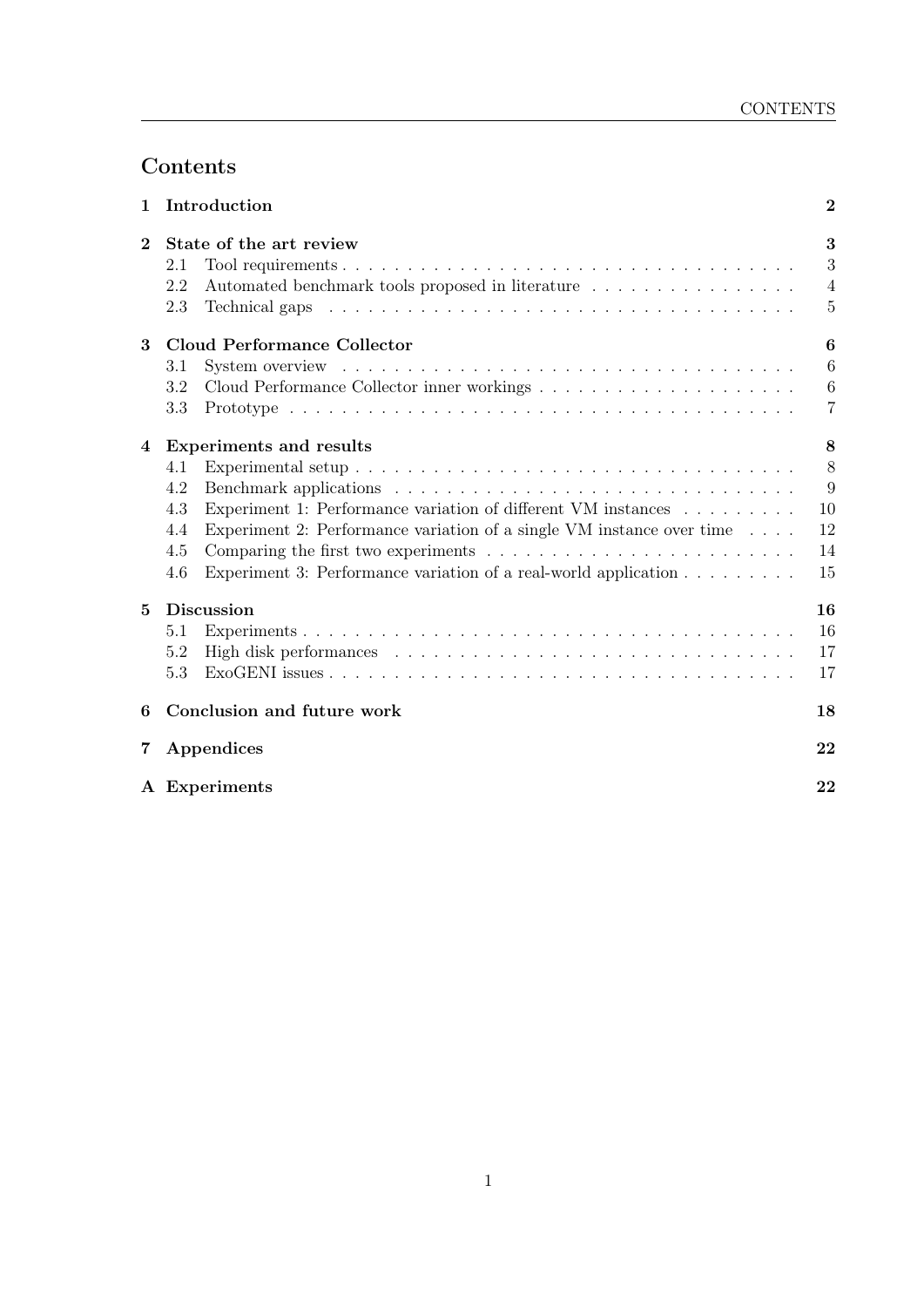## <span id="page-2-0"></span>1 Introduction

Over the last decade, the usage of cloud computing is becoming increasingly popular. With the increasing amount of available instances and cloud providers it is becoming increasingly difficult for application developers to select the right cloud provider for their application. Most cloud providers provide static information (e.g. CPU cores, memory size, disk size, and disk type) of different kinds of virtual machines (VMs). However, when an application developer wants to deploy a mission-critical application in the cloud, the static information provided by the cloud provider is often insufficient, because static information does not take into account the hardware and software that is being used or the policy that has been applied by the cloud provider. Therefore, more precise information about cloud resource types and provisioning constraints is crucial to successfully deploy an application within the cloud. To help cloud customers find precise information about cloud resources, automated benchmarking tools would be of great use. Over the last few years many automated benchmark tools are proposed in literature, including [\[4,](#page-20-0) [7,](#page-20-1) [21,](#page-21-0) [18,](#page-21-1) [9,](#page-20-2) [12\]](#page-20-3). All proposed tools aim to help a single user to benchmark multiple instances and/or providers, so that the user is able to select the right instance according to their requirements. However, the performance of those instances may be different each time it is measured [\[8,](#page-20-4) [14\]](#page-20-5). Thus, it would be helpful if users can share their benchmark results and compare them with results of other users to get a better understanding of variation in performance.

In this paper we will look at how to test a given application component of cloud resources to maintain a cloud catalogue. By using the cloud information catalogue it would be possible for users to share and compare the results with the community.

The main research question is: 'How to test a given application component of cloud resources to maintain a cloud catalogue of dynamic cloud performance information? '

- What are the existing methods for obtaining cloud resource performance information?
- How to benchmark any given application component in an easy way?

The outline of this paper is as follows. In section [2,](#page-3-0) we will review the state of the art for cloud performance collecting. Next, in section [3](#page-6-0) we discuss the proposed Cloud Performance Catalogue. In section [4,](#page-8-0) we describes the experimental setup and give the results of the experiments. In section [5](#page-16-0) the results of the experiments are discussed. Lastly, section [6](#page-18-0) concludes the paper and offers avenues for future research.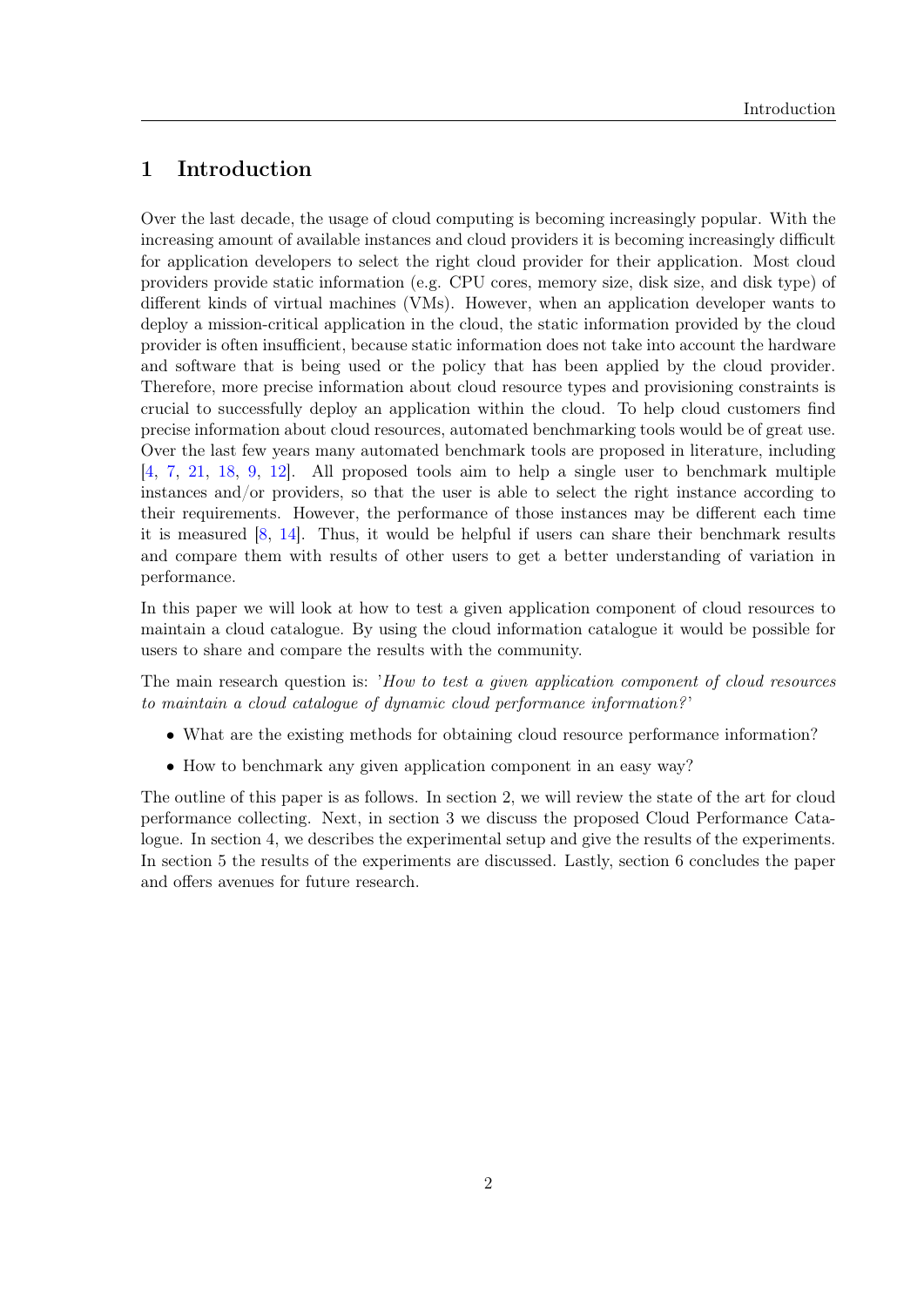# <span id="page-3-0"></span>2 State of the art review

In this section, we first specify the most important requirements for a tool that automatically collects cloud performance information which can be used to maintain a cloud catalogue. After that, we specify the requirement for reviewing automatic cloud benchmark tools proposed in literature. Where after, we decide if we are going to use an existing automatic cloud benchmark tool or build our own tool to answer the main research question.

## <span id="page-3-1"></span>2.1 Tool requirements

Out of the research questions and challenges described in section [1](#page-2-0) we can enumerate several functional requirements:

- 1. Custom benchmarking: implementing new and custom benchmarks is an important feature of the tool. By using a well-defined way of specifying which application needs to be installed, configured and executed, it should be easy to implement any type of application to benchmark it on different cloud resources/providers.
- 2. Scheduling benchmarks: besides that it must be possible to directly execute a benchmark, it also must be possible to schedule benchmarks in order to do long-term analyses of cloud resources.
- 3. Catalogue results: The results of each benchmark that is collected must be stored into a cloud information catalogue.
- 4. Searching and comparing results: to make full use of the potential of the cloud information catalogue, it must be easy to search and compare information inside the catalogue. Both searching and comparing information can be done by either human (web-interface) or machines (API). The two different types of actor both have different ways of interacting with the catalogue to gain their need of information.

The requirements for selecting an automatic benchmark tool proposed in literature are:

- 1. Publicly available: most importantly, the application must be publicly available for usage.
- 2. Open-source: in order to make the community contribute to the tool as well, the application must be open-source. When applications are open-source and downloadable via for example Github, it helps to get the community involved with the project. The community can report bugs and make suggestions for new features which helps the applications stay secure and remain relevant.
- 3. Maintainability: an important aspect of the application is that it must be maintained frequently. The cloud evolves rapidly and new features are presented regularly and therefore it is important that the automated benchmark tools follow the new trends of the cloud and keep helping customers to select the right cloud resources.
- 4. Support for IaaS providers: in many cases users will compare multiple providers to select the best offer according to their wishes. Therefore, the application must support a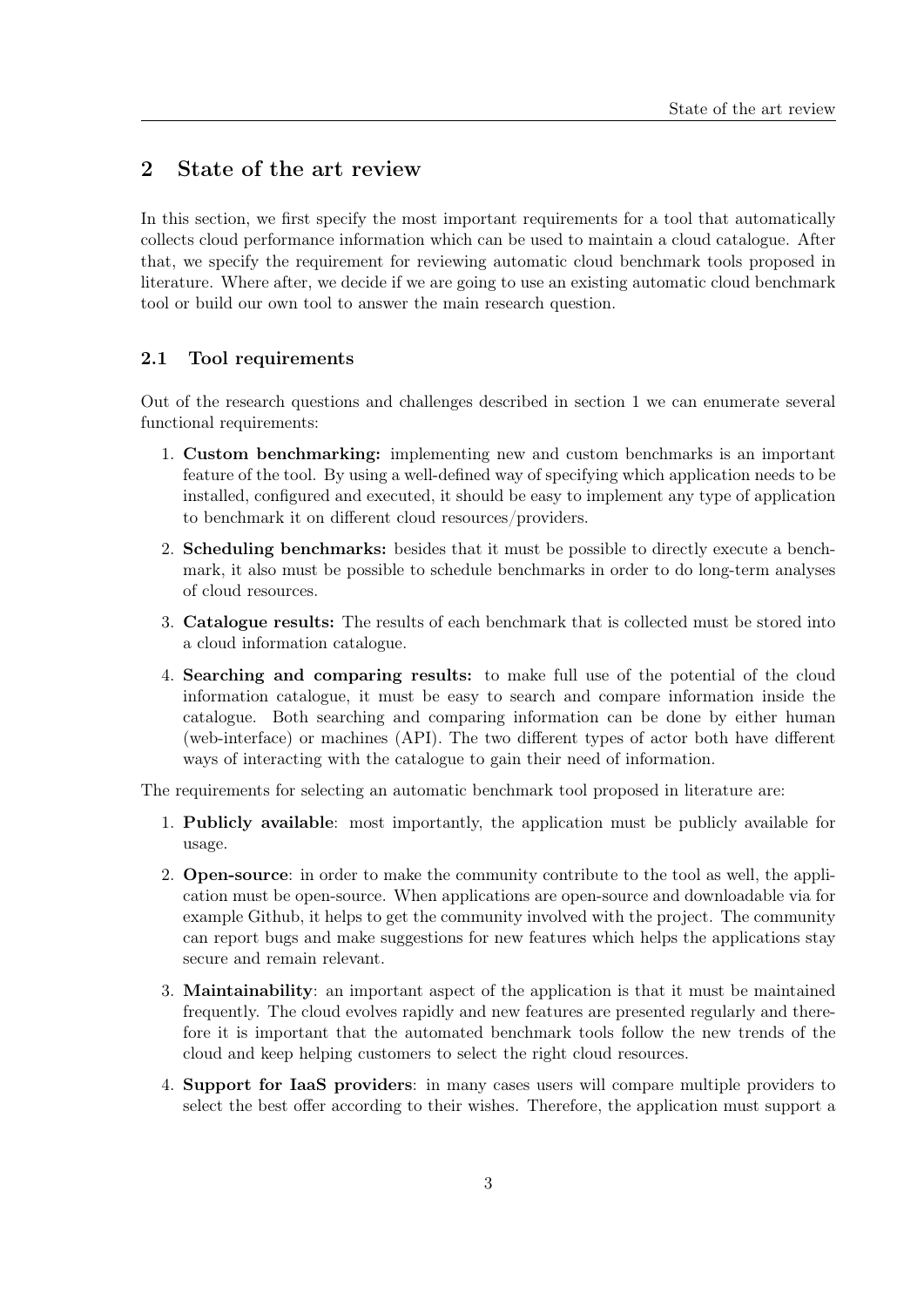large amount of public and private IaaS providers. Without supporting a large amount of public IaaS providers, users will not see the relevance of the tool.

#### <span id="page-4-0"></span>2.2 Automated benchmark tools proposed in literature

Over the last few years there are several automated cloud benchmarking tools proposed in literature.

Chhetri et al. [\[4\]](#page-20-0) proposed the Smart CloudBench, which is a platform that automates the performance benchmarking of cloud infrastructure, helping potential consumers quickly identify the cloud providers that can deliver the most appropriate price/performance levels to meet their specific requirements. They looked at benchmarking from the consumer's perspective and focused on benchmarking the entire application stack instead of looking at individual components (e.g. CPU, RAM, Disk or Network performance).

In 2013, Cunha et al. [\[6,](#page-20-6) [7\]](#page-20-1) proposed an automatic benchmark tool called the Cloud Crawler. The tool helps users to describe and automatically execute application performance test inside the cloud. New benchmarks are defined in a declarative domain-specific language called Crawl, which is based on YAML. The benchmarks defined by Crawl are executed through the execution engine called Crawler, which is responsible for automatically configuring executing and collecting the results of each evolution. To test the benefits of Cloud Crawler the authors did an experimental evaluation of social network applications in Amazon EC2 and Rackspace with different VM configurations and under different demand levels. An old version of Cloud Crawler is available on Github [\[5\]](#page-20-7).

In 2014, the authors of [\[18,](#page-21-1) [19\]](#page-21-2) presented the Cloud WorkBench (CWB), a concrete implementation of a cloud benchmarking Web services. CWB was designed and implemented to leverage the notion of IaC for cloud benchmarking, and is used to automate the benchmarking lifecycle from the definition to the execution of benchmarks[\[19\]](#page-21-2). CWB uses Vagrant to provision virtual resources and Opscode Chef to install and configure the benchmark tools. CWB can run benchmarks directly or schedule benchmarks within various public Infrastructure as a Service (IaaS) clouds. The latest version of Cloud Crawler can be downloaded from Github [\[17\]](#page-20-8) and is licensed under the Apache License Version 2.0 (APLv2) [\[17\]](#page-20-8).

Jayasinghe et al.[\[9\]](#page-20-2) proposed Expertus, which is a flexible code generation framework for automated performance testing of distrusted applications in IaaS clouds. Expertus uses XML and XSLT templates for new benchmarks.

In 2013, Silva et al. presented the CloudBench [\[21\]](#page-21-0). CloudBench is an open-source framework that automates IaaS clouds to run controlled experiments, where complex applications are automatically deployed. The authors demonstrated CloudBench main characteristic trough the evaluation of an OpenStack installation, including experiments with approximately 1200 simultaneous VMs at an arrival rate of up to 400 VMs/hour [\[21\]](#page-21-0). CloudBench can be downloaded from Github [\[20\]](#page-21-3) and is licensed under the Apache License Version 2.0 (APLv2) [\[20\]](#page-21-3).

In 2015, Kratzke et al. [\[12\]](#page-20-3) proposed EasyCompare. EasyCompare is not about selecting the best cloud provider but it is about selecting the most similar resource provided by different cloud providers. EasyCompare uses Euclidian distance measure to compare the different cloud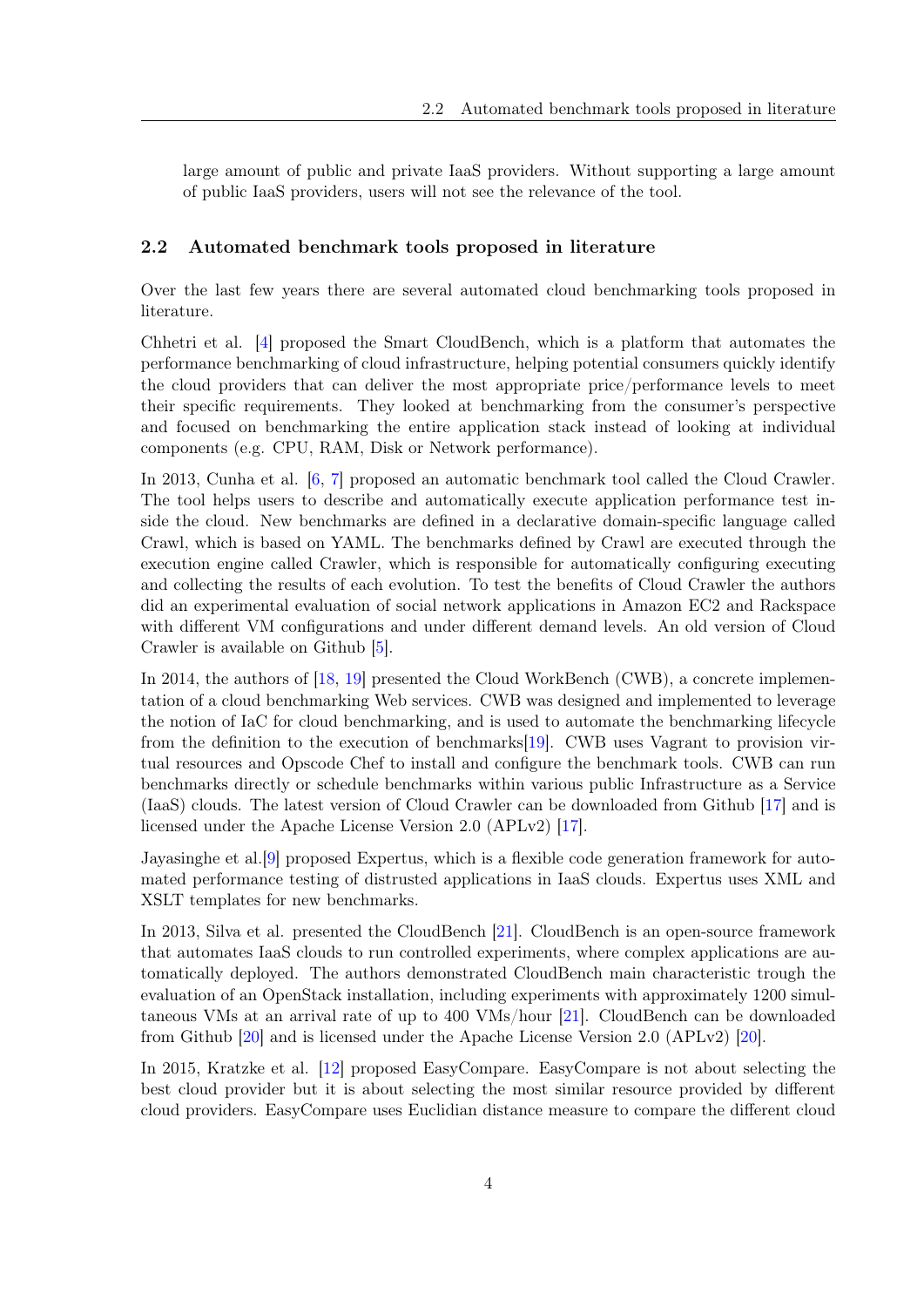resources. To demonstrate EasyCompare, the authors evaluated the resources of two major public cloud providers namely Amazon EC2 and Google Compute Engine.

<span id="page-5-1"></span>

|                  | Publicly<br>available | Open source              | Custom bench-<br>marks |     | Schedule Provider support | Catalogue<br>result |
|------------------|-----------------------|--------------------------|------------------------|-----|---------------------------|---------------------|
| Cloud WorkBench  | Yes                   | Yes (Apache 2.0)         | Yes                    | Yes | Only public               | No                  |
| Cloud Crawler    | Yes                   | Yes                      | Yes                    | No  | Only public               | No                  |
| CloudBench       | Yes                   | Yes (Apache 2.0)         | No                     | No  | Public and private        | No                  |
| EasyCompare      | No                    | $\overline{\phantom{a}}$ | No                     | No  | Only public               | No                  |
| Expertus         | No                    | $\overline{\phantom{0}}$ | Yes                    | No  | Only public               | No                  |
| Smart CloudBench | Nο                    |                          | No                     | Yes | Only public               | No                  |

Table 1: Comparison of proposed automated benchmark tools and our requirements

#### <span id="page-5-0"></span>2.3 Technical gaps

Table [1](#page-5-1) compares the most important requirements (see section [2.1\)](#page-3-1) of the tools proposed in literature described in the last section. None of the tools proposed in literature met our requirements, therefore we decided to create our own tool during this research. We identify a number of technical gaps that we try to bridge in this research:

- 1. Catalogue the collected results: None of the tools proposed in literature have the ability to be used with a cloud catalogue. Most related work focuses on collecting performance information and are using the collected data for performance evaluation research without looking at the possibility to catalogue the collected results to make it possible to share and compare data of others using that tool.
- 2. Ability to add providers: None of the tools have the ability to easily add providers to the tool. For example, the Cloud WorkBench uses Vagrant, which works well for the platforms Vagrant supports. However, when a provider is not supported by Vagrant one has to find an other way to add that provider. It would be helpful if a new provider could be implemented regardless of the type of software used to do so. Therefore, a well defined framework will be of great use to define a standard way of writing such a piece of code that controls the orchestration VMs.
- 3. Possibility to add custom benchmarks: Most of the tools proposed in literature do not provide a way to add custom benchmarks in an easy way. Therefore, it's important that the installation, configuration and the benchmarking process are defined in a powerful way and in a common language (e.g. JSON, YAML) so that it's easy for users to benchmark their scenario.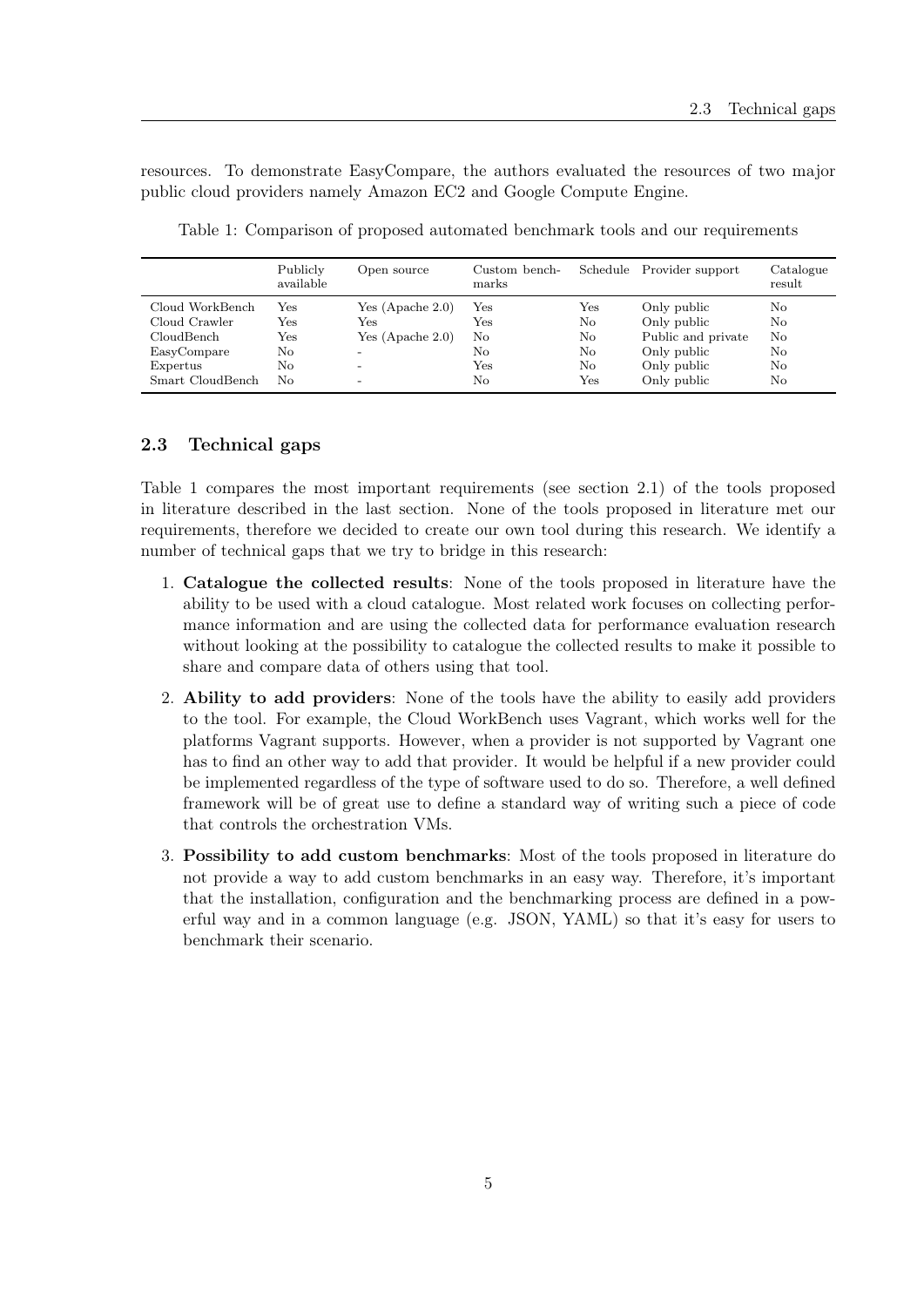# <span id="page-6-0"></span>3 Cloud Performance Collector

In this section we will discuss the architecture of the Cloud Performance Collector (CPC). The relation between the CPC and user/cloud catalogue. After which, we will discuss how the CPC works and discuss the prototype we build.

## <span id="page-6-1"></span>3.1 System overview

Figure [1](#page-6-3) illustrates the process of collecting, cataloguing and searching performance information of Cloud resources. Collecting the performance information is done by the CPC. Via the CPC, users can directly run or schedule benchmarks. When a benchmark is executed, the CPC will take care of the whole process; the CPC will provision the VM, install and configure the necessary software, run all the benchmarks and collect the results. When all benchmarks are finished, the VM will be released and the results will be catalogued inside the Cloud Catalogue.

To make it easy for developers to implement new features, the design includes three modules: the provider module, the deploy and run module, and the result module. The provider module makes it possible to provision and release VMs when the experiments are finished. The *deploy* and run module takes care of installing, configuring, and executing the benchmarks. The results module modules parses all the useful information out of the output of each benchmark application.

<span id="page-6-3"></span>

Figure 1: Architecture of the cloud catalogue

## <span id="page-6-2"></span>3.2 Cloud Performance Collector inner workings

The steps involved in the data collection process are shown in the sequence diagram in figure [2.](#page-7-1) In the first step, the experimenter (user) runs or schedules one or more benchmark scenarios. When a scenario is executed, the CPC will first provision the necessary resource via the cloud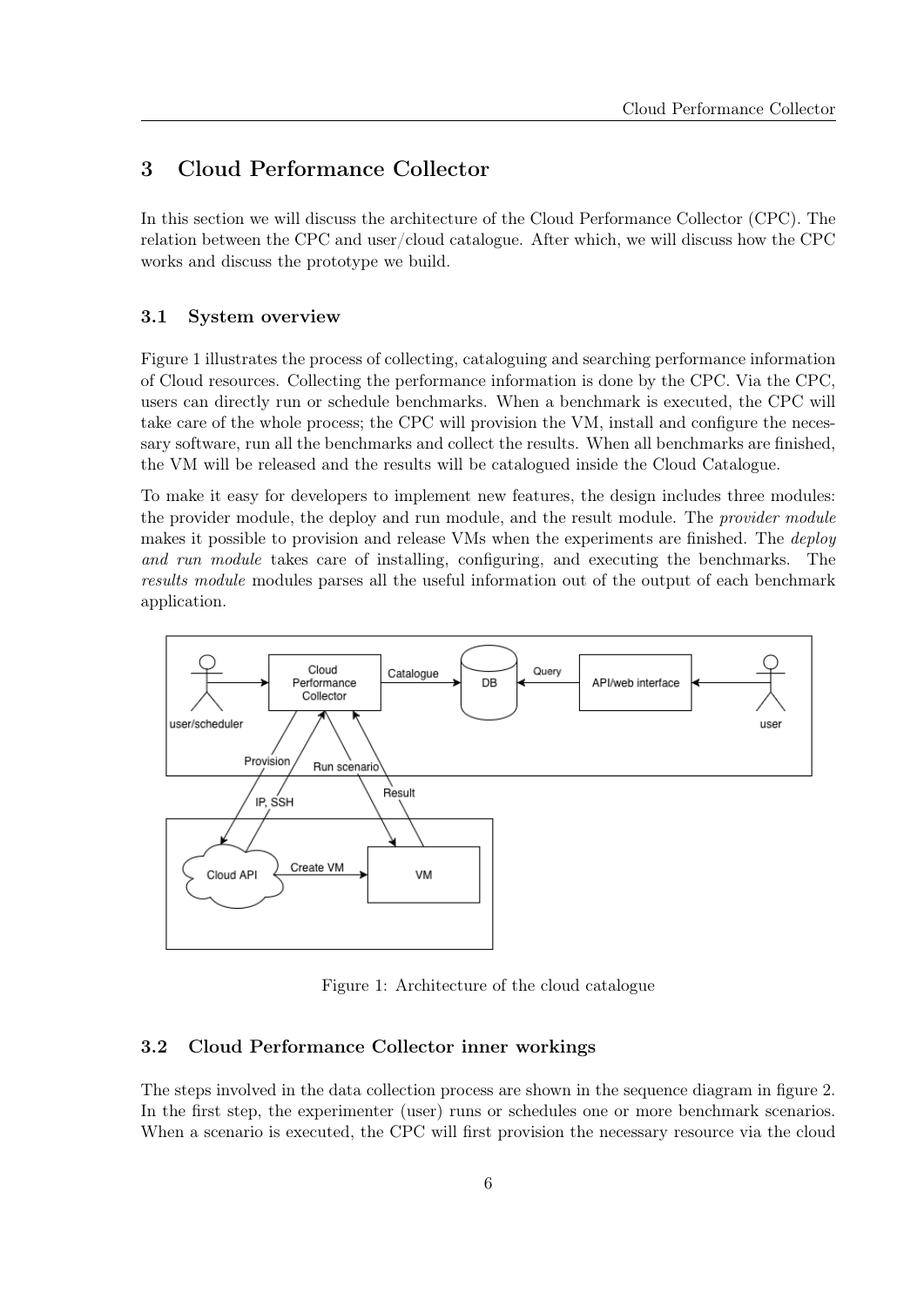Application Programming Interface (API). As soon as the VM instance is reachable, the software can be installed and configured depending on the layout of the scenario. After the successful installation/configuration of the software, the benchmarks can be executed. When a benchmark is finished, the results will be collected by the CPC. After all benchmarks are finished and all the results are collected, the CPC will release the VM to keep the time the VM is used to a minimum.

<span id="page-7-1"></span>

Figure 2: The CPC benchmark execution process

## <span id="page-7-0"></span>3.3 Prototype

To demonstrate the benefit of the design we build a prototype to do experiments with. The prototype is a command-line interface (CLI) tool written in bash. During the experiments ExoGENI will be used as provider, therefore the provider module will make use of the python script omni<sup>[1](#page-7-2)</sup> to communicate with the API of ExoGENI. The *deploy and run module* which takes care of installing, configuring and executing the benchmarks will be done via Ansible <sup>[2](#page-7-3)</sup>. Ansible is an open-source configuration management tool which uses SSH push commands to install, configure and run the necessary benchmarks. The scheduling of benchmarks is done via Linux cronjobs. The *results module* consists out of small bash scripts to filter the output and the catalogue function of the application will not be used during the experiments.

<span id="page-7-2"></span><sup>1</sup><http://trac.gpolab.bbn.com/gcf/wiki/Omni>

<span id="page-7-3"></span><sup>2</sup><https://www.ansible.com/>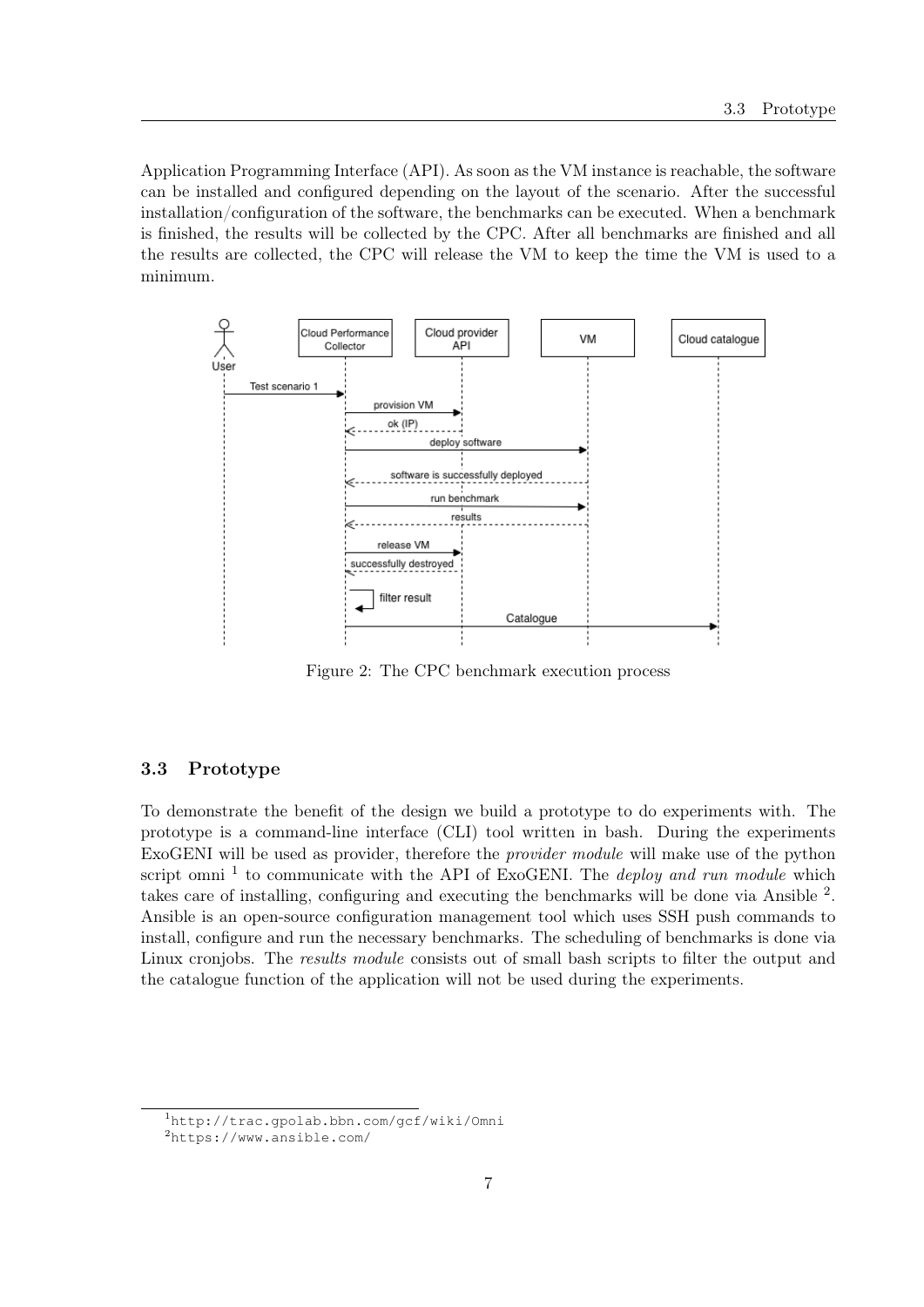# <span id="page-8-0"></span>4 Experiments and results

In order to illustrate the benefits of the CPC we conduct several experiments using the ExoGENI [\[3\]](#page-20-9) testbed. ExoGENI is, in effect, a widely distributed networked infrastructure-as-a-service (NIaaS) platform geared towards experimentation and computational tasks [\[3\]](#page-20-9).

During these experiments we aim to answer three questions:

- Will VM instances with the same specifications and image from the same provider give similar performance?
- Will the same VM instance with the same workload provide a constant level of performance over time?
- Will a given application component perform the same compared to the synthetic benchmarks?

The goal of the first question is to measure if there is a difference between different provisioned VMs, using the same specifications and image from the same provider.

The goal of the second question is, to find out whether a VM instance once provisioned performs constantly over a longer period of time. By comparing the results of the first question with the results of the second question we can analyze whether the performance variation is depending on the time of the day or the physical location of the VM instance or both.

The goal of the third and last question is to find out whether the results of the first two questions help to predict the performance of a real-world application. By using a real-world application, we can demonstrate how the CPC can test any given application component.

During the experiments we keep in mind that users are bound to certain time constraints, therefore the whole process from provision an instance until the release of an instance must be within one hour.

## <span id="page-8-1"></span>4.1 Experimental setup

<span id="page-8-2"></span>All experiments were conducted on the ExoGENI testbed using the racks of: The National ICT Australia (NICTA), Raytheon BBN Technologies (BBN), and the University of Amsterdam (UvA). The experiments are conducted on the "current types" offered by ExoGENI [\[1\]](#page-20-10). During the experiments we will use three different instance types: XOMedium, XOLarge, and XOXLarge. Table [2](#page-8-2) shows the specification of the current resource types offered by ExoGENI. All instances are using the same Ubuntu 14.04 image.

|           | Resource Type Resource Name Cores RAM Disk(s) |               |           |            |
|-----------|-----------------------------------------------|---------------|-----------|------------|
| VM.       | XOMedium                                      |               | 3G        | 25G        |
| VM.<br>VM | XOLarge<br>XOXLarge                           | $\mathcal{L}$ | 6G<br>12G | 50G<br>75G |

Table 2: Resource types offered by ExoGENI [\[1\]](#page-20-10)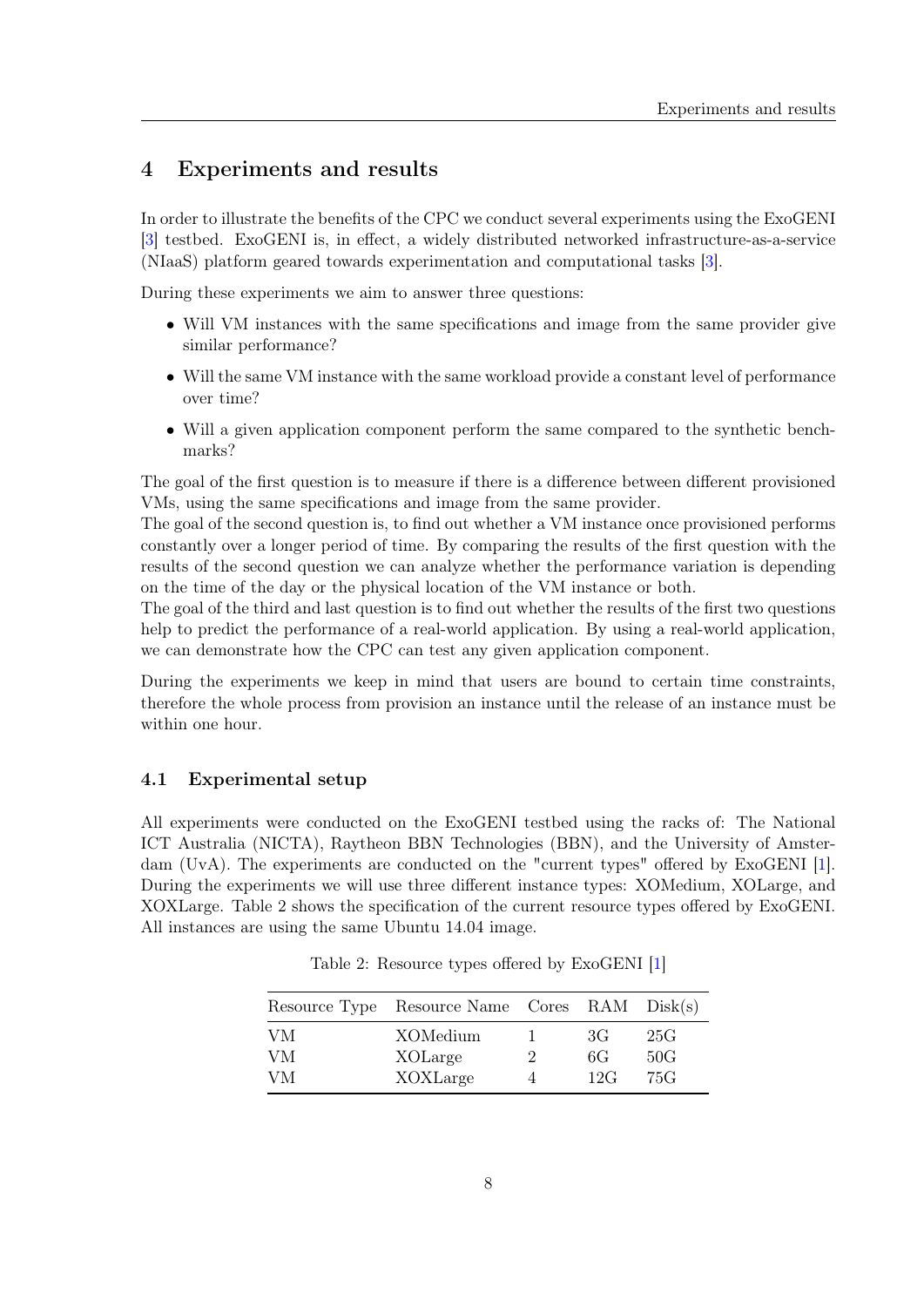#### <span id="page-9-0"></span>4.2 Benchmark applications

During the experiments four applications are used, three synthetic benchmark tools, and one real-world application.

Sysbench [\[10\]](#page-20-11) is a modular, cross-platform and multi-threaded benchmark tool to quickly get an impression about system performance. During our experiments we use sysbench to do a primality test on 100,000 natural numbers. Sysbench measures the time it takes to calculate those number in seconds. Since sysbench is a multi-threaded benchmark tool, we set the  $-num$ threads to the n-thread available on that particular instance. We will use the standard version of sysbench available in the Ubuntu repository without special tuning.

The STREAM [\[15\]](#page-20-12) benchmark is used to measure the performance of the main memory. STREAM is a synthetic benchmark which is designed to measure sustainable memory bandwidth using four vector-based operations:

1. COPY  $a = b$ 2. SCALE  $a = q * b$ 3. SUM  $a = b + c$ 4. TRIAD  $a = b + q * c$ 

During our experiments the TRIAD operation is used. We will use the standard version of STREAM available in the phoronix test suite [\[13\]](#page-20-13) without special tuning. The phoronix test suite is installed via the default Ubuntu repository.

IOzone [\[16\]](#page-20-14) is a benchmark used to measure the read and write performance of the disk. To reduce the time it takes to complete both the read and write process, we make use of a file size of 2GB with a record size of 64Kb. We will use the standard version of IOzone available in the phoronix test suite [\[13\]](#page-20-13) without special tuning.

To demonstrate that any type of application could be tested, we will use the application Montage[\[2\]](#page-20-15) inside a Docker container. Montage is a toolkit for assembling Flexible Image Transport System (FITS) images into custom mosaics. We will use the dockerfile [\[11\]](#page-20-16) to build and run Docker container.

<span id="page-9-1"></span>Table [3](#page-9-1) shows the metrics of all application used during the experiments.

| Component   | Application   | Metrics           |
|-------------|---------------|-------------------|
| <b>CPU</b>  | Sysbench      | Duration (sec)    |
| Memory      | <b>STREAM</b> | Throughput $MB/s$ |
| Disk        | <b>IOzone</b> | Throughput MB/s   |
| Application | Montage       | Duration (sec)    |

Table 3: Application used during the experiments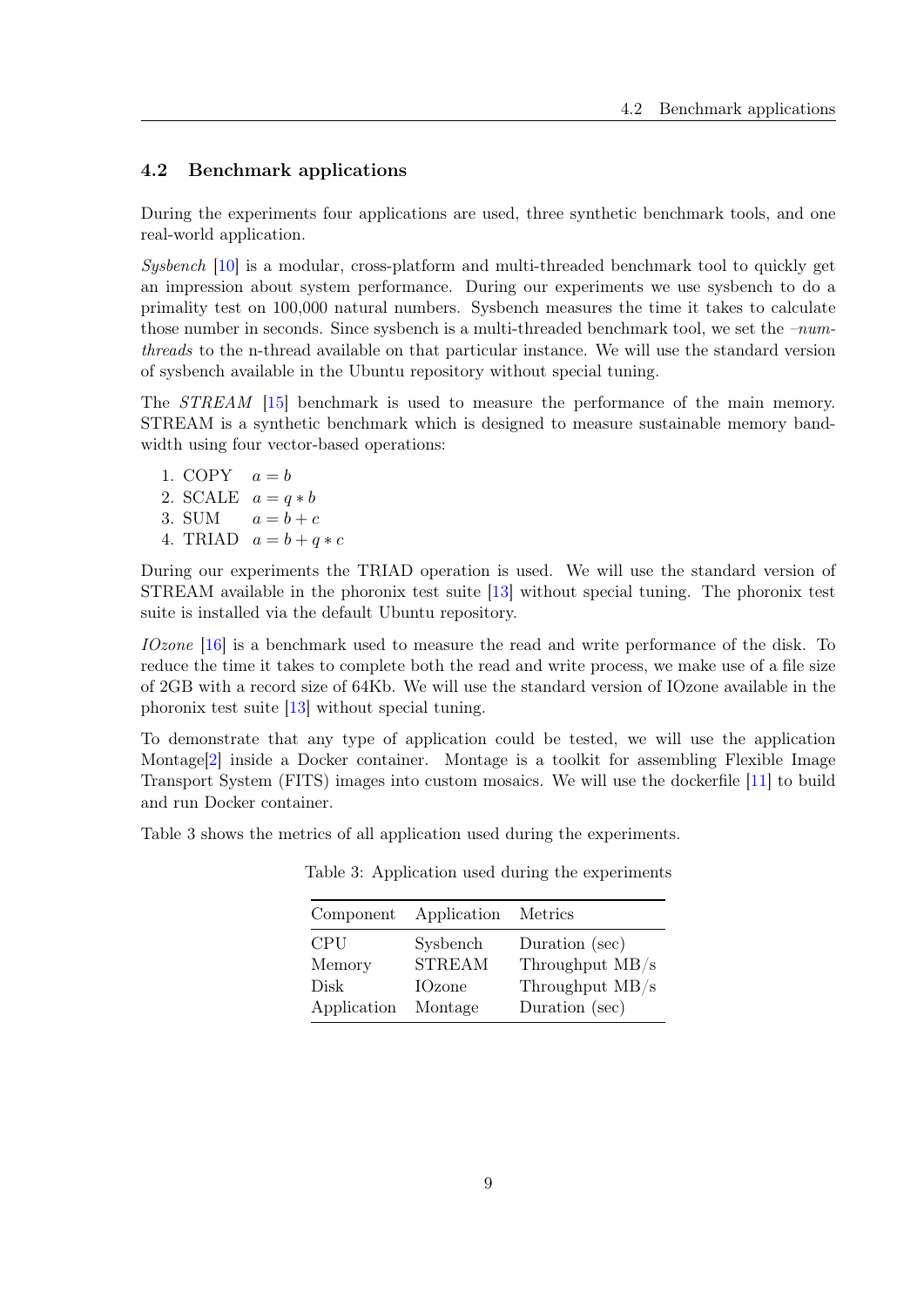#### <span id="page-10-0"></span>4.3 Experiment 1: Performance variation of different VM instances

During the first experiment we will try to find out if VM instances with the same specifications and image from the same provider gives similar performance. During these experiment we will use a different VM instance every two measurements. By benchmarking the same instance twice before a new one is used we can see if the variation is caused by the fact that the instance is placed on a different physical server or by noisy neighbours.

#### 4.3.1 CPU

Figure [3](#page-10-1) shows the results of running the sysbench CPU benchmark. The instance running on the rack of NICTA are performing quite stable and have little to no performance variation when a different instance is used. In contrast to the instance running on the rack of NICTA, we have measured different performances when a new instance is provisioned on the rack of BBN. However, when we run the same benchmark for the second time on the same VM instance, we see a similar level of performance. Because the second measurement on the instances of the BBN rack show similar performance compared to the first measurement on that instance. It is likely that the instance is placed on a different physical server within the rack.

<span id="page-10-1"></span>

Figure 3: Variation in performance of different VM instances running sysbench

After ten measurements it was not possible to provision the BBN XL instances again. Therefore, during this experiment the data available of the BBN XL instance is limited. Similar problems occurred on provisioning instances on the rack of the UvA. Therefore, we decided to not include the instance of the UvA during this experiment.

#### 4.3.2 Memory

Figure [4](#page-11-0) shows the memory throughput measured by STREAM. In general, the results are comparable with the results of the CPU benchmarks with a couple of interesting differences. The Large and XL instance of NICTA show slightly decrease in performance in some measurements. The instance on BBN show the similar pattern compared to the CPU benchmark. Interesting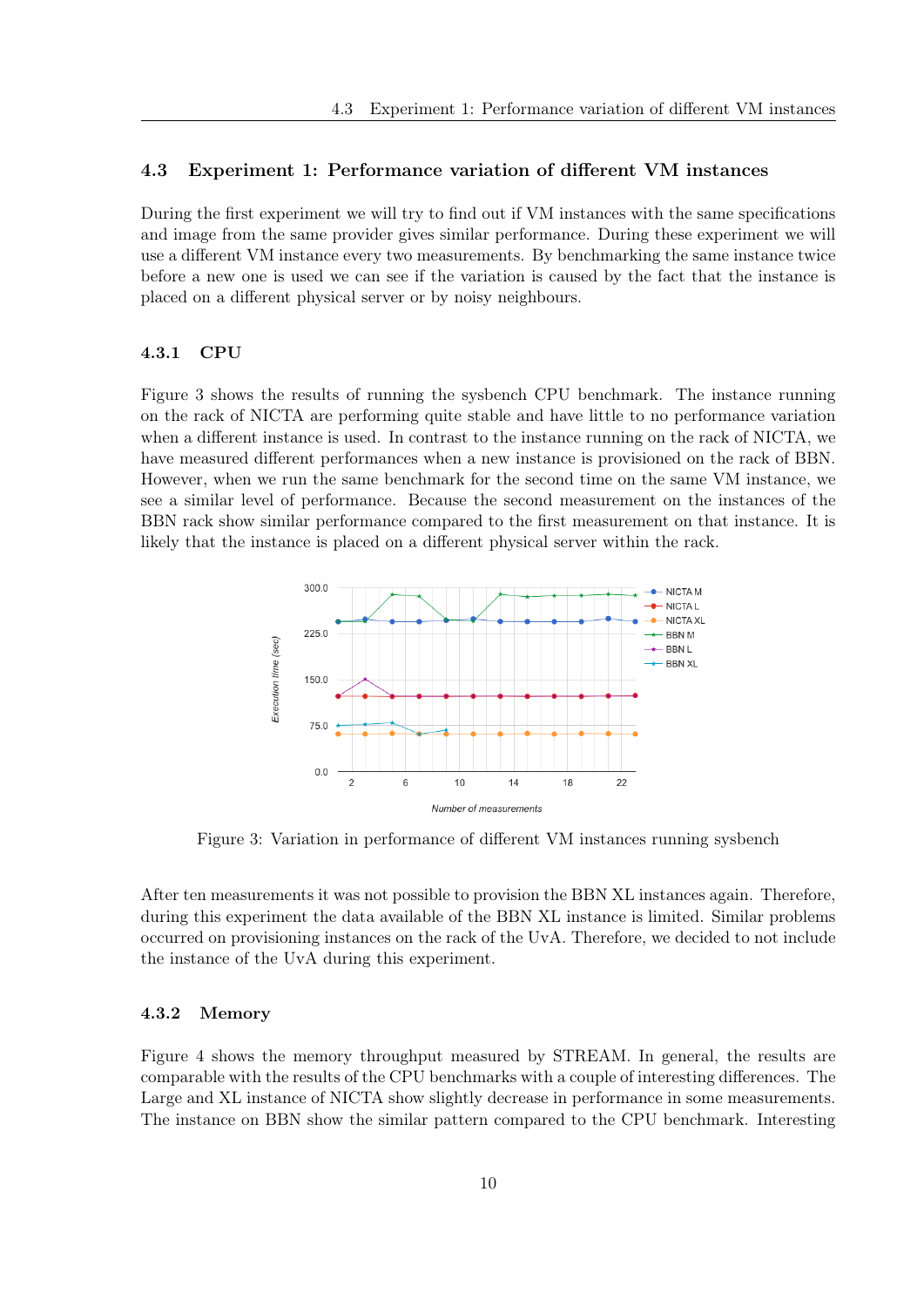is that during a measurement during which the memory throughput is higher, the time it takes for sysbench to finish is longer. For example, the first four measurements on both the NICTA Medium and the BBN Medium instance show more or less the same result. During the fifth measurement of the BBN Medium instance, we see an increase in execution time during the CPU benchmark but also an increase in memory throughput.

<span id="page-11-0"></span>

Figure 4: Variation in performance of different VM instances running STREAM

<span id="page-11-1"></span>

<span id="page-11-2"></span>Figure 5: Variation in performance of different VM instances running IOzone

#### 4.3.3 Disk I/O

The performance disk I/O has the tendency to vary more compared to CPU and memory. During this experiment we can see this behaviour as well. Figure [5a](#page-11-1) shows the read performance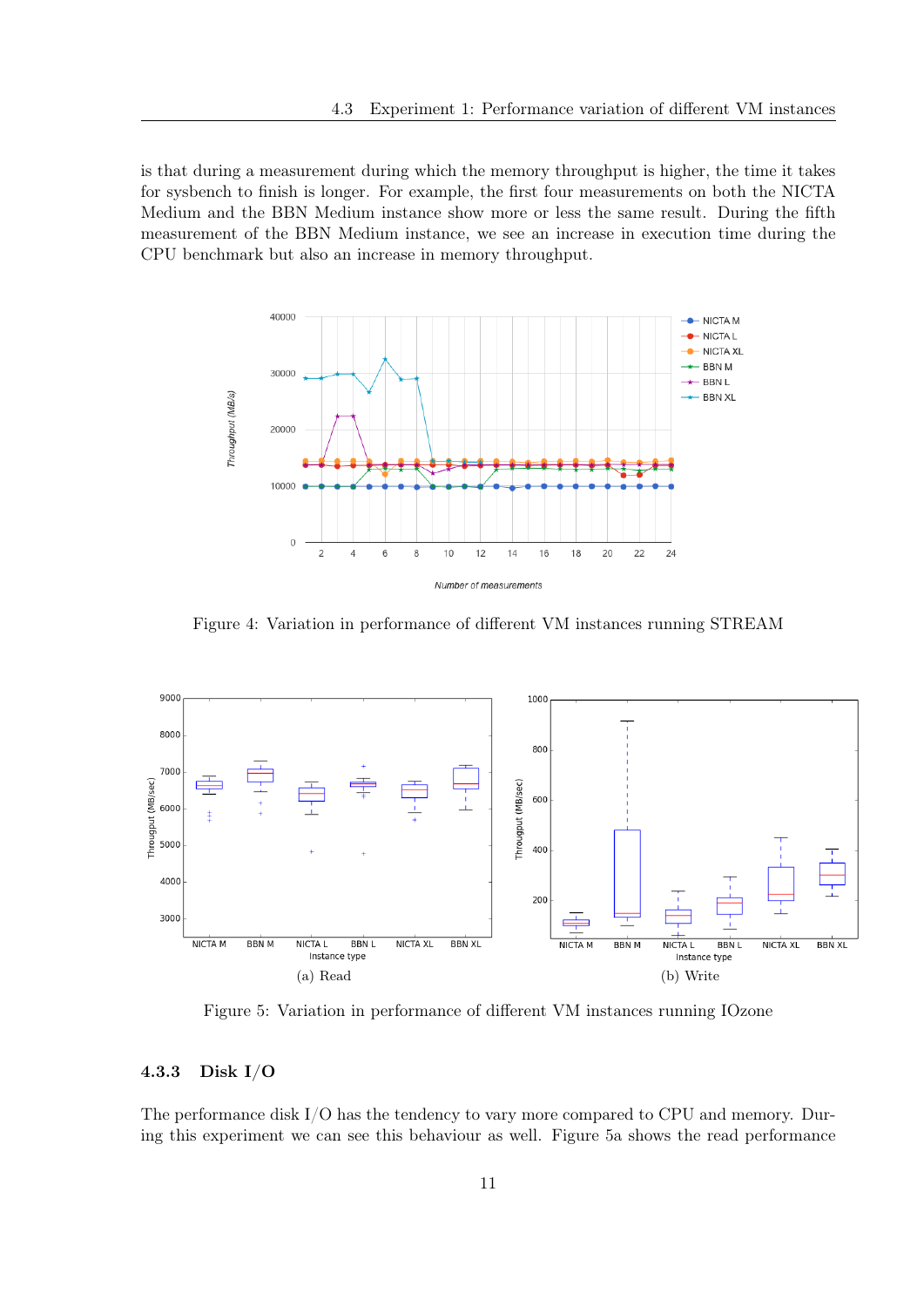of the different instances, all instance perform similar, whereas the instances of BBN perform slightly higher. The write performance is shown in figure [5b.](#page-11-2) Compared to the read performance, the larger instance tends to perform a little bit better compared to the smaller instances. Interesting is that the BBN Medium instance shows a big variation in performance.

#### 4.3.4 Provision and Benchmark time

Table [4](#page-12-1) shows the minimal, maximum, standard deviation (SD), average, and relative standard deviation (RSD) of the time to provision and duration of the benchmarks of all instances during this experiment. For both provisioning and running the benchmarks, the instance on BBN were quicker. The shortest benchmark time measured was 07:02 minutes (BBN XL) and the longest benchmark time was 33:02 minutes (NICTA Medium). With regards to provision time, it took the least time for the BBN Medium instance (01:38 minutes) and the most time for the NICTA Large instance (9:59 minutes).

<span id="page-12-1"></span>Table 4: Provision time and benchmark duration (in seconds) of experiment 1

| Instance      |     |      | Provision time |     |            |      |      | Benchmark time |      |            |
|---------------|-----|------|----------------|-----|------------|------|------|----------------|------|------------|
|               | min | max  | <b>SD</b>      | Avg | <b>RSD</b> | min  | max  | SD.            | avg  | <b>RSD</b> |
| Nicta M       | 130 | 1190 | 289            | 279 | 104\%      | 1110 | 1982 | 227            | 1295 | 17.51%     |
| <b>BBN M</b>  | 98  | 204  | 30             | 126 | 24\%       | 716  | 1748 | 262            | 1055 | 24.85%     |
| Nicta L       | 161 | 1199 | 290            | 284 | 102\%      | 630  | 1746 | 286            | 919  | 31.17%     |
| <b>BBN L</b>  | 100 | 166  | 25             | 124 | 20%        | 653  | 1387 | 190            | 815  | 23.33%     |
| Nicta XL      | 172 | 462  | 78             | 238 | 33\%       | 529  | 1721 | 263            | 733  | 35.93%     |
| <b>BBN XL</b> | 120 | 204  | 36             | 164 | 22\%       | 422  | 951  | 155            | 607  | 25.64%     |

## <span id="page-12-0"></span>4.4 Experiment 2: Performance variation of a single VM instance over time

During the second experiment we will try to find out if the same VM instance with the same workload provide a constant level of performance over time. During the start of this experiment we will provision a VM instance for each provider/resource type and we will use that same VM instance for all measurement.

### 4.4.1 CPU

Figure [6a](#page-13-0) shows the results of running the sysbench CPU benchmark. All the measured instances show almost no variance in performance. The Large instance of all three racks perform on the same level. However, the Medium and XL instance of BBN performed less compared to the same instance of the other racks.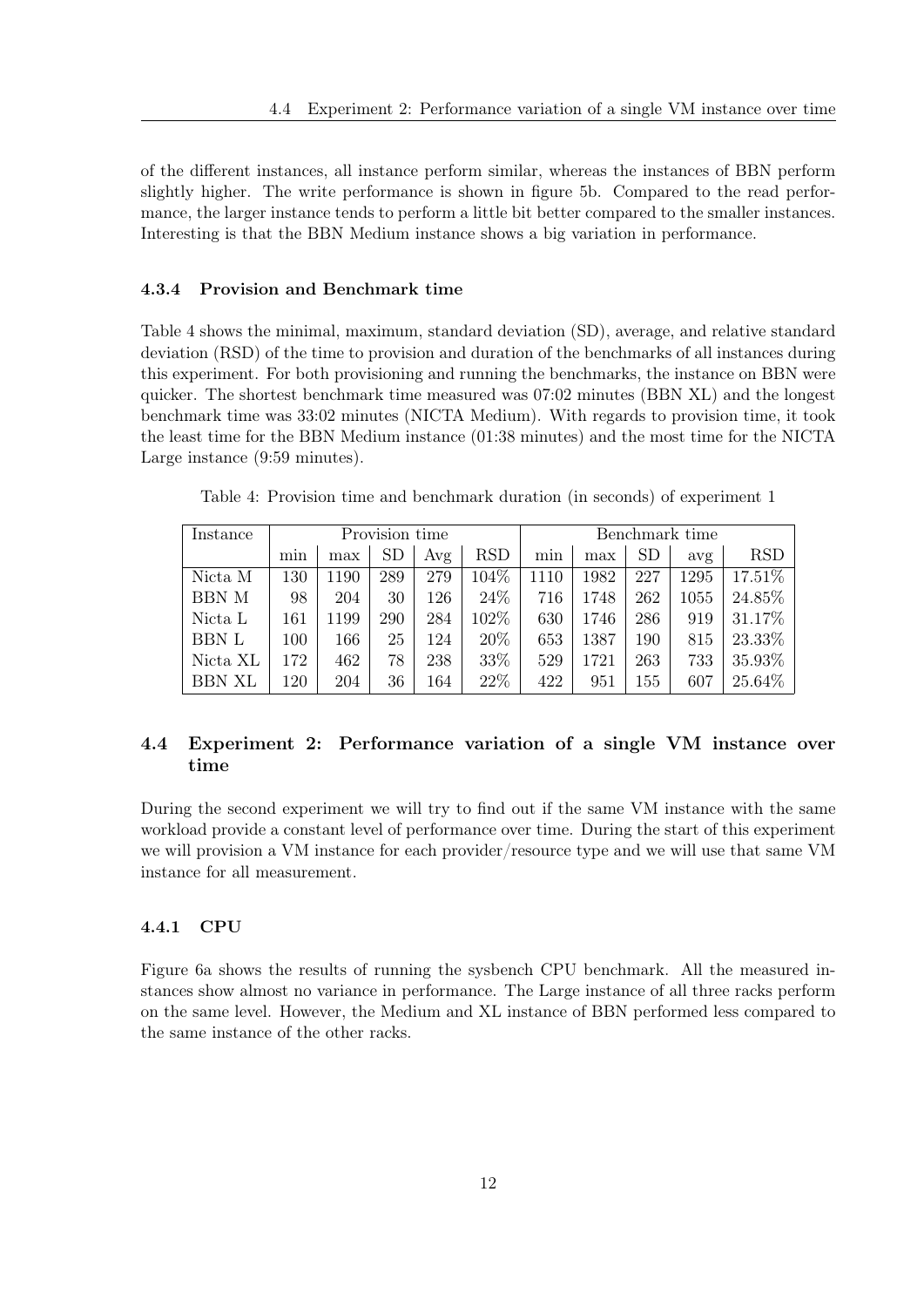<span id="page-13-0"></span>

<span id="page-13-1"></span>Figure 6: Variation in performance on the same VM instance running sysbench and STREAM

#### 4.4.2 Memory

Figure [6b](#page-13-1) shows the variety in performance. Where as, the results CPU shows almost no variation in performance, the results of the memory show some small differences. The BBN Large instance shows significant difference and the NICTA Large and NICTA XL show some difference as well.

#### 4.4.3 Disk I/O

The results of the disk I/O are similar to the first experiment. Still there is a lot of performance variation measured on all instances. However, the performance variation on some instances seem to be less compared to the first experiment.

Figure [5a](#page-11-1) shows the read performance of the different instances. In almost all cases (except for UvA Large) the instance running on the UvA have the highest performance followed by BBN. A possible explanation for the results of the UvA Large instance is the fact that the UvA rack is heavily used (which resulted in provisioning problems during the first experiment). Figure [5b](#page-11-2) shows the write performance of the different instances. In general, the larger instance tends to perform a little bit better compared to the smaller ones. Just like the first experiment, the write throughput of the BBN Medium is much higher compared to the write throughput of the other instances. However, this time the variation is much lower than during the first experiment.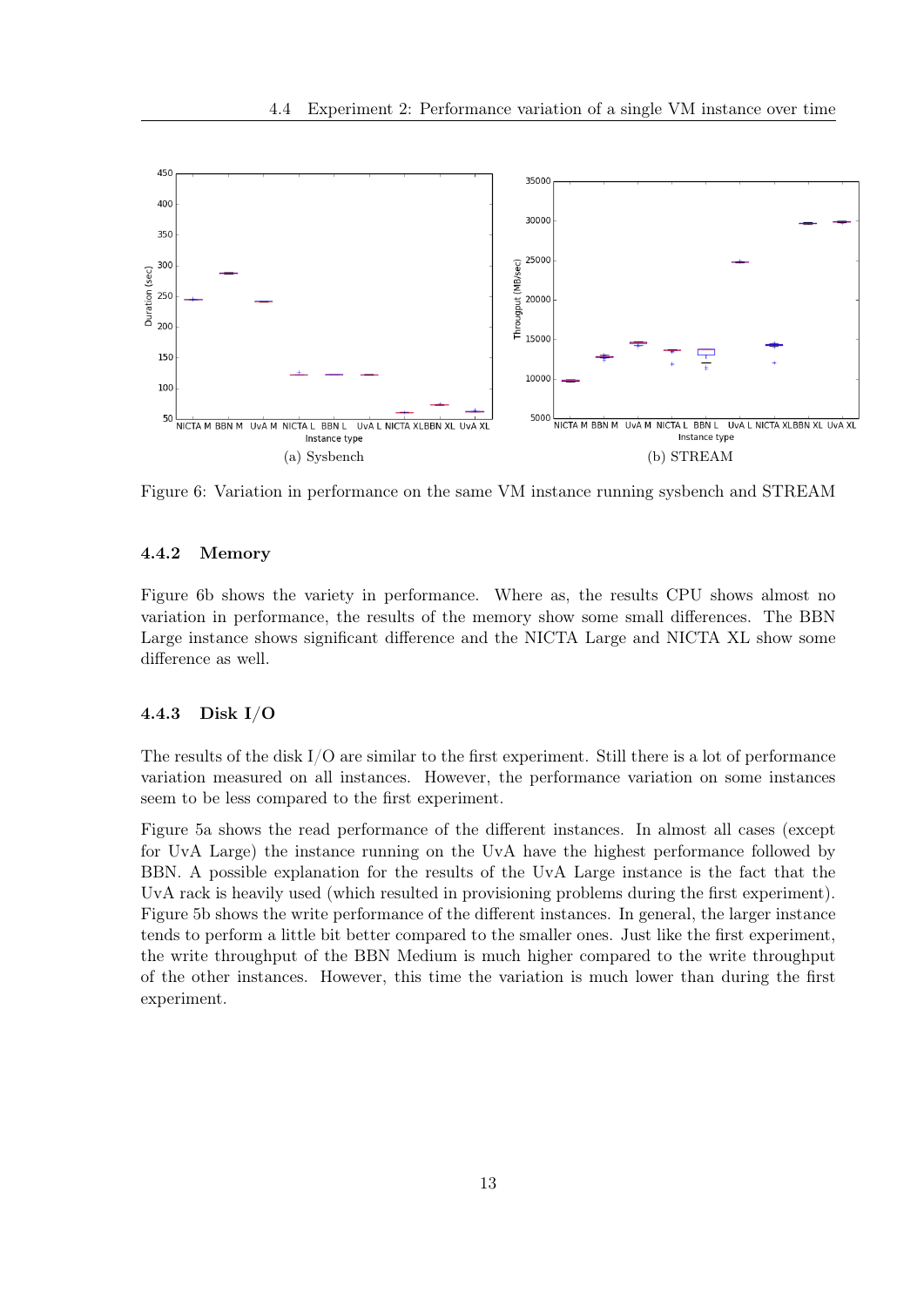<span id="page-14-2"></span>

Figure 7: Variation in performance on the same VM instance running IOzone

#### 4.4.4 Benchmark duration

<span id="page-14-1"></span>Table [5](#page-14-1) shows the minimal, maximum, SD, average, and RSD of the benchmark duration of all instances during this experiment. The fasted measurement was 05:22 minutes (UvA XL) and the slowest measurement 26:28 (NICTA Medium).

| Instance     | min  | max  | $_{\rm SD}$ | Avg  | RSD   |
|--------------|------|------|-------------|------|-------|
| Nicta M      | 1177 | 1588 | 94          | 1277 | 7%    |
| <b>BBN</b> M | 727  | 891  | 39          | 763  | $5\%$ |
| UvA M        | 860  | 982  | 44          | 926  | $5\%$ |
| Nicta L      | 634  | 1458 | 150         | 1001 | 15%   |
| <b>BBN L</b> | 670  | 782  | 31          | 727  | 4%    |
| UvA L        | 560  | 714  | 44          | 624  | 7%    |
| Nicta XL     | 599  | 1450 | 222         | 945  | 23%   |
| BBN XL       | 409  | 609  | 56          | 484  | 12%   |
| UvA XL       | 322  | 524  | 60          | 416  | 14%   |
|              |      |      |             |      |       |

Table 5: Benchmark duration (in seconds) of experiment 2

#### <span id="page-14-0"></span>4.5 Comparing the first two experiments

To get a better understanding of performance variation of the first and second experiments we will compare the results of both experiments. In appendix [A](#page-22-1) four tables can be found which compares the SD, average, and RSD of the first experiment with the SD, average, and RSD of the second experiment.

In table [6,](#page-22-2) the CPU results of both experiments are compared. With regards to the instance of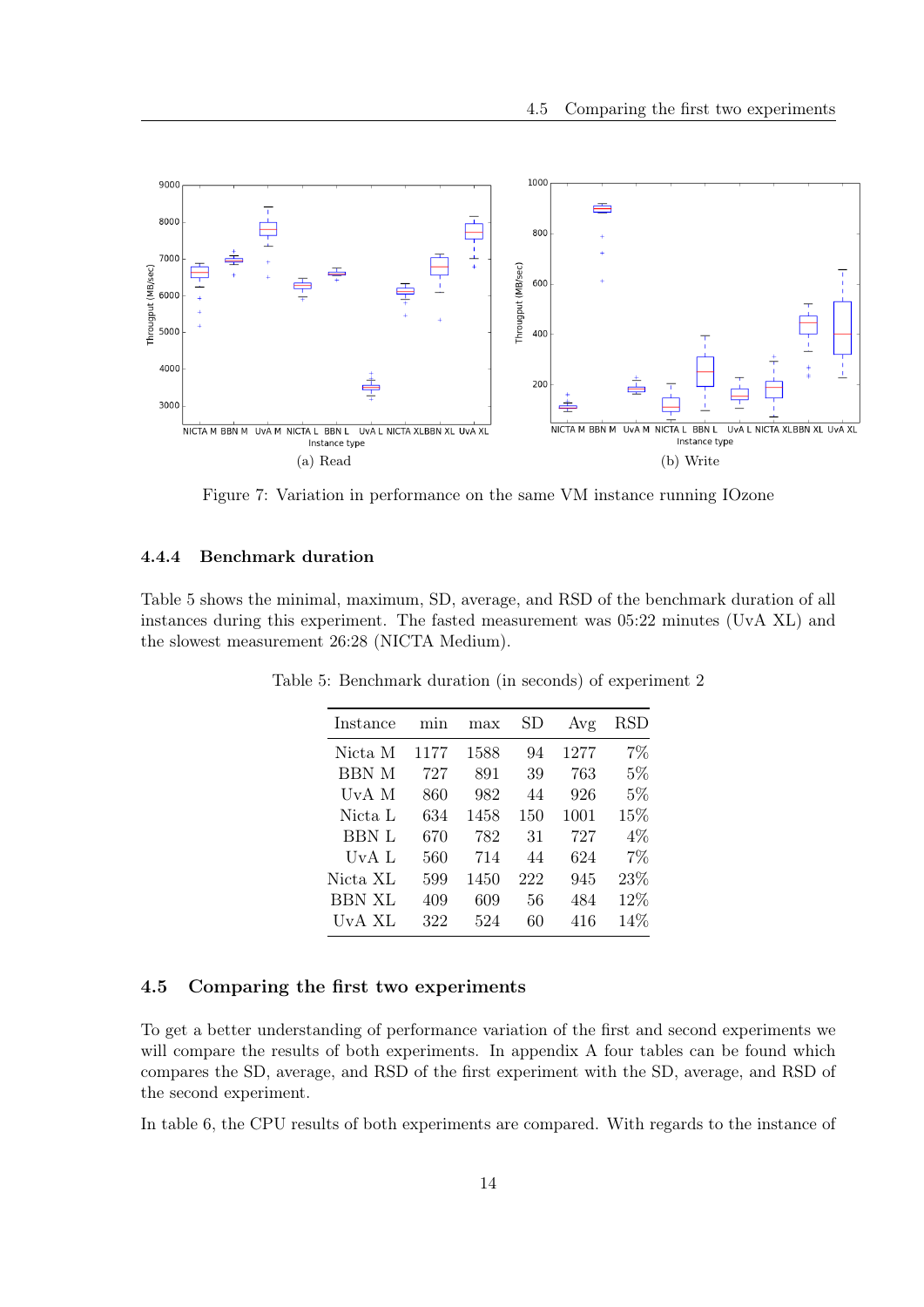NICTA, we can see that the RSD of first experiment is higher but relatively close the RSD of the second experiment. In contrast with the instances on BBN, the RSD of the first experiment is much higher compared to the second experiments.

In table [7](#page-22-3) the memory benchmark results of both experiments are compared. The RSD of both experiment on the instances running on NICTA are almost similar, except for the NICTA Medium instance which is slightly lower  $(0.11\%)$ . Similar to the results of the CPU benchmarks, the RSD of the first experiment is much higher compared to the second experiment.

Table [8](#page-23-0) and table [9](#page-23-1) compare the results of both experiments with regarding to disk I/O. We witnessed that during the comparison of the CPU and memory results, the RSD of the first experiment is almost always higher or equal to the RSD of the second experiment. However, this is not the case for the disk I/O. In 58% of cases the RSD of the first experiment is higher compared to the second experiment and in 42% of the cases the RSD of the first experiment is lower compared to the second experiment.

## <span id="page-15-0"></span>4.6 Experiment 3: Performance variation of a real-world application

<span id="page-15-1"></span>Figure [8](#page-15-1) shows results for the Montage application running inside a Docker container. During this experiment we used the same VM instance that is used during the second experiments. Similar to the results of the other experiments, during this experiment we can see that all instances show little performance variation over time. Interesting is that all medium instances are performing similar or better compared to their same provider counterpart.



Figure 8: Results of running Montage inside a Docker container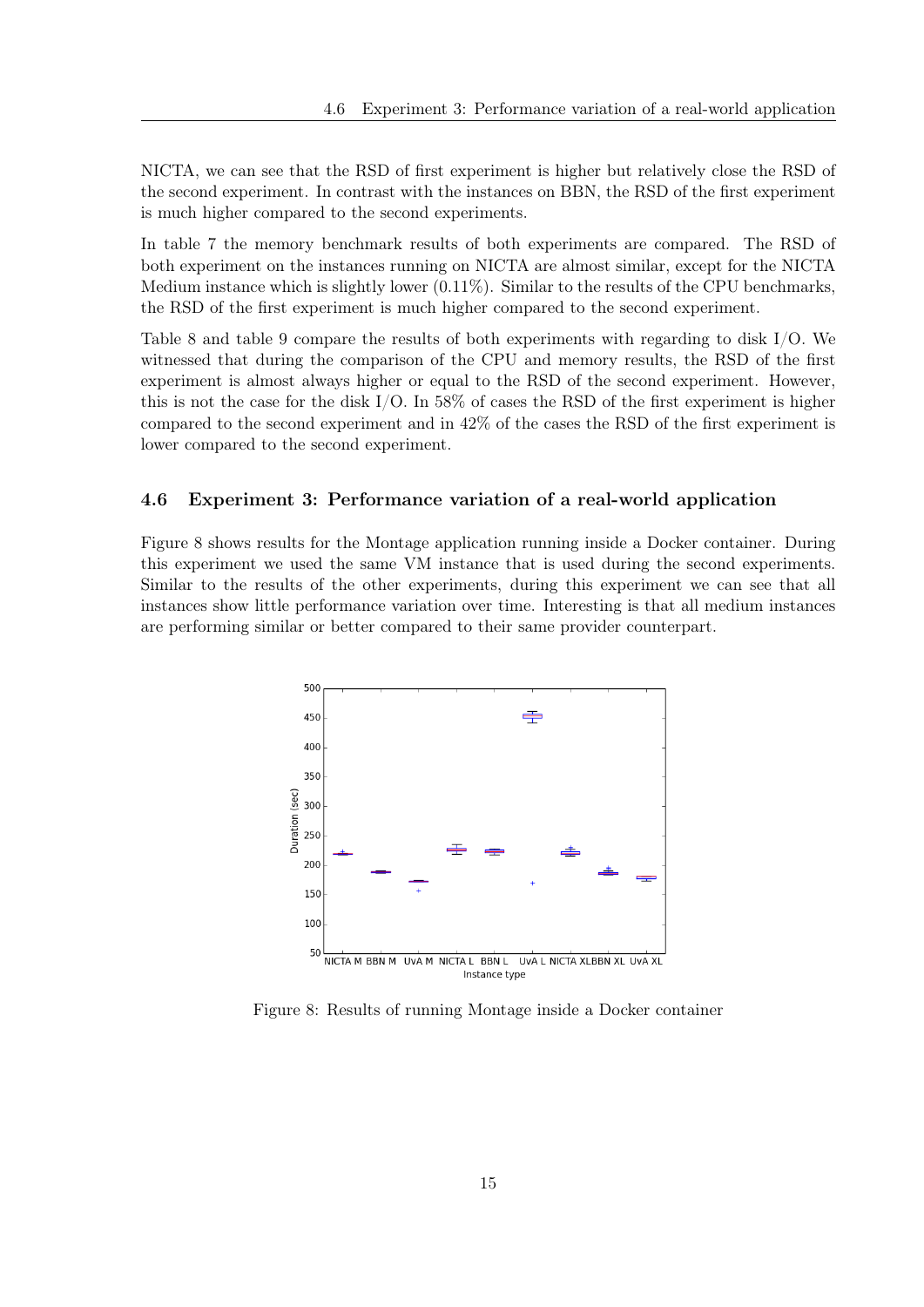# <span id="page-16-0"></span>5 Discussion

In this section the experiments are discussed.

# <span id="page-16-1"></span>5.1 Experiments

## Will VM instances with the same specifications and image from the same provider give similar performance?

During our experiments we have seen that when a new VM instance is provisioned the performance can be similar but in some cases can differ. Based on the first experiment we found out that it depends on which ExoGENI rack is used. Our experiments show that NICTA provides similar performance when a new VM instance is provisioned compared to previous provisioned VMs. However, it was not the case for the BBN rack, were we have seen that the performance can vary quite a bit, probably depending on which physical server it's placed.

## Will the same VM instance with the same workload provide a constant level of performance over time?

We have seen that with regards of CPU and memory the performance provided by all tested providers is constant over time. Although, during the memory benchmark the performance variation of three out of the nine instances were higher compared to the other six. With regards to the variation of disk performance we have seen that there is much more variation during both experiments. We have seen that the read performance of the UvA Large instance was significantly lower compared to all instances, a possible explanation for the low results is the fact that the UvA rack is heavily used. However, to really understand why the performance was significantly lower more testing is needed to identify if it has something to do with the VM type or the physical server the VM is hosted on. However, this issue perfectly illustrates the relevance of maintaining an up to date cloud catalogue to help users compare their results with the results of others.

## Will a given application component perform the same compared to the synthetic benchmarks?

The Montage application read a large amount of images from disk and created one big image out of those images. Therefore, read performance is an important aspect of the application. When we compare the results of this experiment with the result of disk read performance of the second experiments, we can see that figure [7a](#page-14-2) and figure [8](#page-15-1) have a lot of similarities. Both figures show that the UvA is the fasted except for the UvA Large instance. Both figures show that the Large instance of each rack is performing less compared the Medium and XL instance of that rack. Hence, we can conclude that it should be possible to use synthetic benchmark to show which instance is best for a specific application. However, it is important to understand the most important components of the application to compare its results to various results of synthetic benchmarks.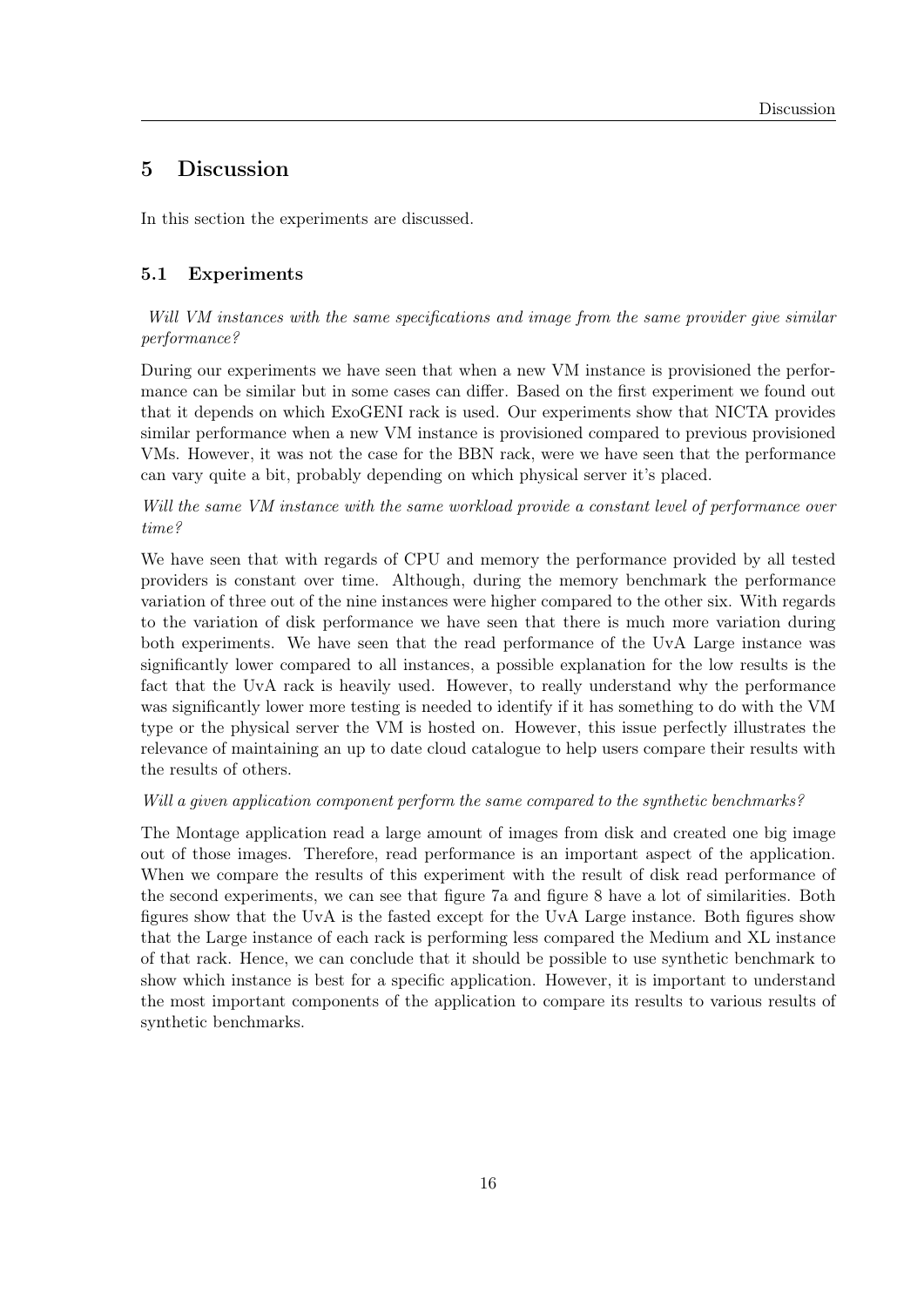#### <span id="page-17-0"></span>5.2 High disk performances

During the first two experiments we benchmarked the disk performance of various instances. The performance measured during this experiment were extraordinary high, especially the read throughput. An explanation for the extraordinary high result is the fact that we used a small file size to reduce the benchmark time. To goal of the experiment was to benchmark various components of a VM within a single hour, including provisioning, installing, configuring, and releasing the VM. Hence, we could conclude that benchmarking multiple components within an hour does not deliver reliable insight into the performance capability of storage devices. So when one wants to measure the actual performance of the disk (and not the performance of any form of caching available to the instance) it is recommendable to do longer benchmark which automatically increase the costs of benchmarking multiple instances on multiple provider/regions.

Kratzke et al. [\[12\]](#page-20-3) measured comparable values with IOzone on GCE and AWS EC2. Kratzke even used a smaller file size of 512 MB compared to the 2 GB used during our experiments.

With regards to the cloud performance catalogue, it is important to differentiate between benchmark parameters so that the results of short benchmarks are not compared with the results of longer measurements.

## <span id="page-17-1"></span>5.3 ExoGENI issues

During the first experiment we encountered some problems with provisioning new VMs on the rack of BBN and the UvA. On the BBN rack it occurred on the XL instance after ten measurements, therefore we still used the data of those ten measurements. With regards to the UvA instance, it was more problematic. It occurred on all three instance two times. The first time we manually provisioned the VM stated benchmarking again. However, after the second measurement the VM is released and a new VM provisioned and again we faced the same problem. When we analysed the debug log file, we saw in all cases that the VMs were successfully provisioned but none of those VMs were reachable afterwards. The next day, we manually provisioned a VM again and found out that the rack did not have the resource to successfully provision the VM (by using the commando: "python omni.py sliverstatus").

We also encountered issue with VMs that became suddenly unavailable. It happened on instances running on the rack of the UvA, during the second experiment. Therefore, we had to create a new slice because in the old one it was not possible to provision a new VM instance for a certain amount of time.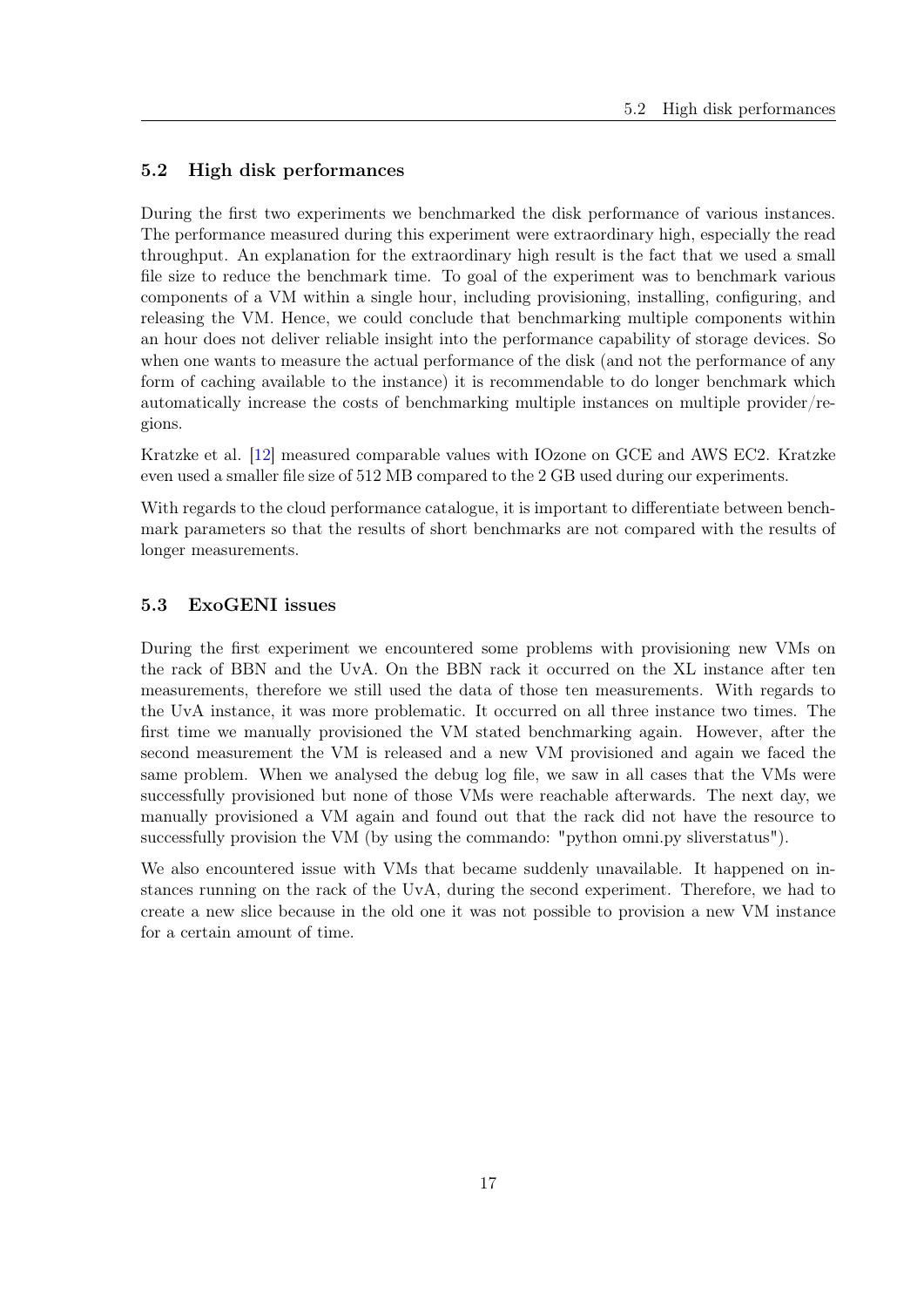# <span id="page-18-0"></span>6 Conclusion and future work

In this paper we looked at how to test a given application component of cloud resources to maintain a cloud catalogue of dynamic cloud performance information. We first evaluated existing methods for obtaining cloud resource performance information and found out that none of the proposed cloud benchmark tools are designed to work with a cloud catalogue. To bridge the gaps we found, we proposed the Cloud Performance Collector, a modular cloud benchmarking tool aimed to automatically benchmark a wide variety of applications. To demonstrate the benefit of the tool we did three experiments with three synthetic benchmark applications and one real-world application using the ExoGENI testbed. During the experiments we found out that some ExoGENI racks provide different performances depending on which physical server the VM instance is placed. However, other racks provide more or less the same performance when we provision a new VM with the same image and specifications. We have seen that once a VM instance is provisioned the performance with regards to CPU and memory is quite stable, however, with regards to disk I/O there is more variation in performance measured. We have demonstrated the relevance of the CPC by benchmarking a containerized real-world application which shows that larger instances with more resources does not always have to be the right choice for your application.

The results of this research opens up several avenues for future research.

During this research we evaluated the performance of various components of a single VM. It will be of great use to benchmark a single scenario for multiple VMs. Which can be basic experiments to measure, for example, the network performance between several regions/racks using an application like iperf. Or deploy real-world benchmark like measuring the amount of live stream viewers an instance can handle and then conclude if it is better to use more small instances or a couple of large instances.

We currently have used the CPC to evaluate the performance of ExoGENI. A logical step would be to add the support for various public and private cloud providers to increase the possibilities of the CPC. Furthermore, it would be interesting to add the support of not only traditional VM instances (running on a hypervisor like Xen and KVM) but also container based IaaS instances (running Docker) which are offered by big cloud providers like Amazon [3](#page-18-1) and Google [4](#page-18-2) .

During this research we focused on collecting performance information of cloud resources to maintain an up to date cloud catalogue. Research is needed on how the collected performance information can be used to reliably inform users about the performance of certain instances. Important is that the right performance information is compared to each other to give the user reliable overview. For example, we saw during our experiment that the disk read throughput was extremely high which was probably caused by raid-controller or RAM caching or by using a small file size. Therefore, it is important to know which parameters (e.g. disk size, RAM size, test file size, raid-controller cache size/speed) need to be used during the comparison, to give reliable results. Furthermore, to increase the effectiveness of the cloud catalogue it would be of great use to look into using weights to select which cloud instance fits best for a certain application. For example, the requirement for application X is that it needs a lot of process power, but it does not need disk I/O. Thus, one wants to focus their search on instance with

<span id="page-18-1"></span><sup>3</sup><https://aws.amazon.com/ecs/>

<span id="page-18-2"></span><sup>4</sup><https://cloud.google.com/container-engine/>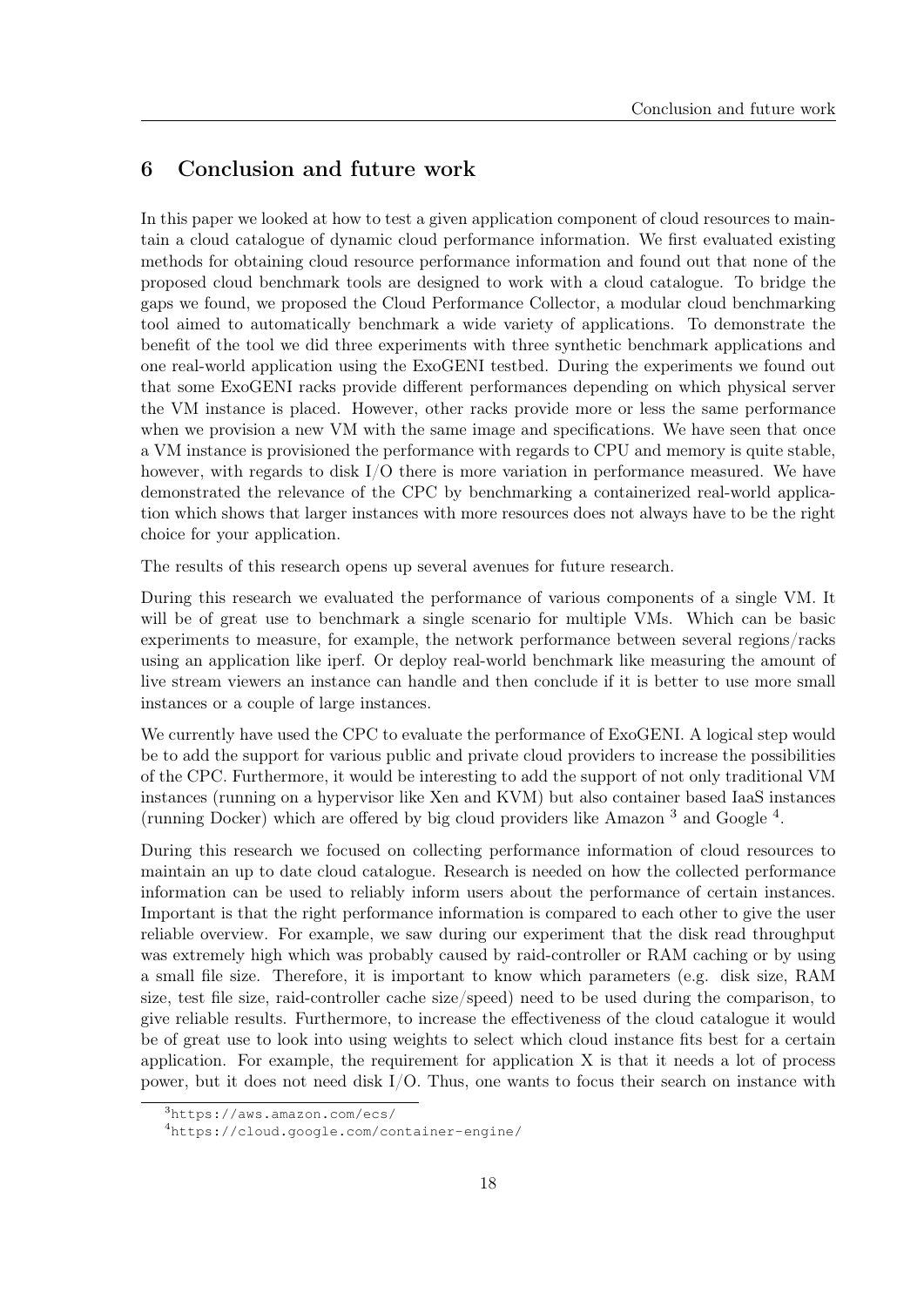process power and not on disk I/O. An interesting example of using weights to intelligently rank cloud offers is proposed by Varghese et al. [\[22,](#page-21-4) [23\]](#page-21-5).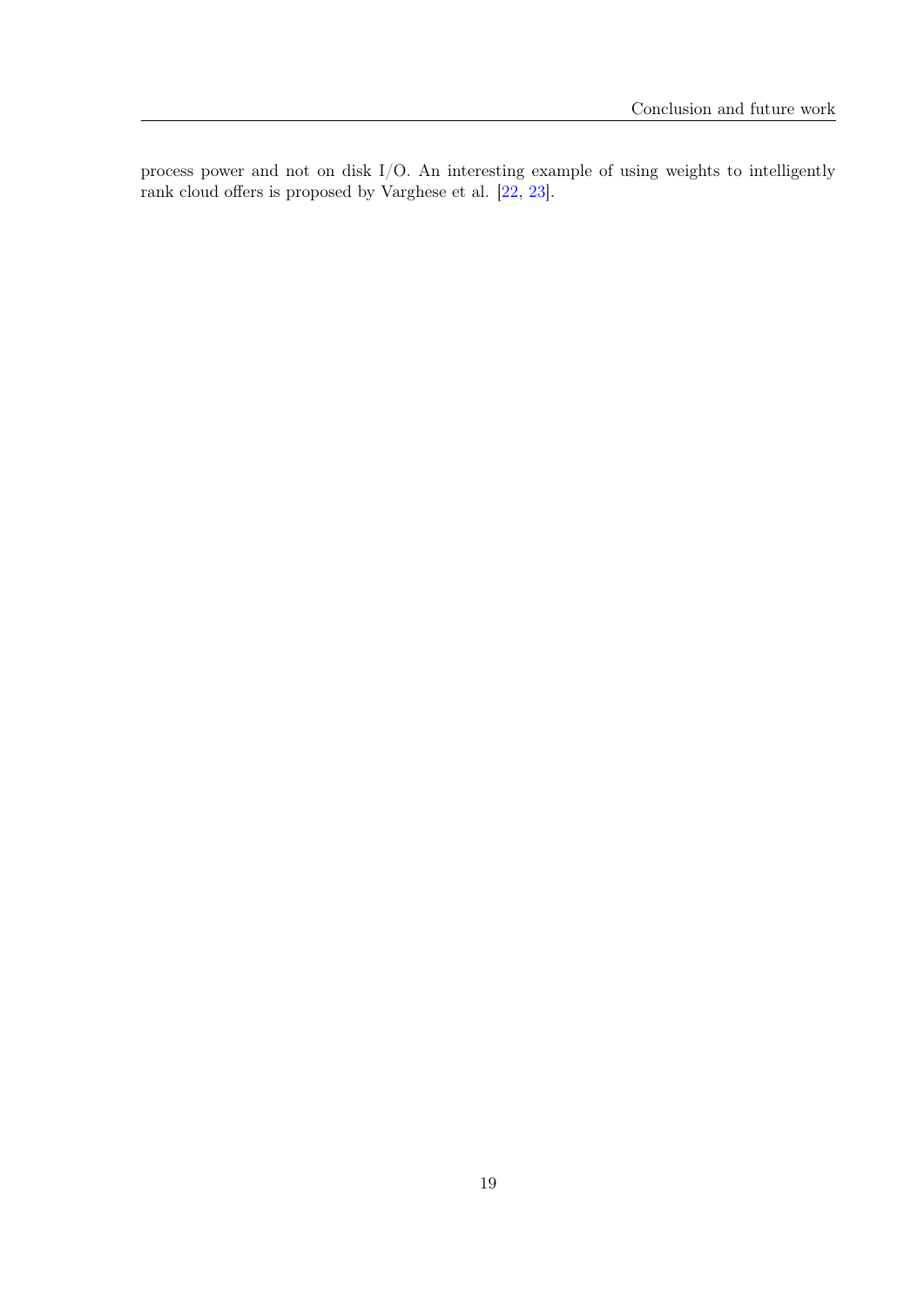# References

- <span id="page-20-10"></span>[1] Exogeni resource types. [https://wiki.exogeni.net/doku.php?id=public:]( https://wiki.exogeni.net/doku.php?id=public:experimenters:resource_types:start) [experimenters:resource\\_types:start]( https://wiki.exogeni.net/doku.php?id=public:experimenters:resource_types:start).
- <span id="page-20-15"></span>[2] Montage project. <http://montage.ipac.caltech.edu/>.
- <span id="page-20-9"></span>[3] Welcome to exogeni. <http://www.exogeni.net/>.
- <span id="page-20-0"></span>[4] Mohan Baruwal Chhetri, Sergei Chichin, Quoc Bao Vo, and Ryszard Kowalczyk. Smart cloudbench–automated performance benchmarking of the cloud. In 2013 IEEE Sixth International Conference on Cloud Computing, pages 414–421. IEEE, 2013.
- <span id="page-20-7"></span>[5] M. Cunha. crawler. <https://github.com/mathcunha/crawler>, 2016.
- <span id="page-20-6"></span>[6] M Cunha, NC Mendonça, and A Sampaio. Cloud crawler: a declarative performance evaluation environment for infrastructure-as-a-service clouds. Concurrency and Computation: Practice and Experience, 29(1), 2017.
- <span id="page-20-1"></span>[7] Matheus Cunha, Nabor C Mendonça, and Americo Sampaio. A declarative environment for automatic performance evaluation in iaas clouds. IEEE CLOUD, 2013:285–292, 2013.
- <span id="page-20-4"></span>[8] Alexandru Iosup, Nezih Yigitbasi, and Dick Epema. On the performance variability of production cloud services. In Cluster, Cloud and Grid Computing (CCGrid), 2011 11th IEEE/ACM International Symposium on, pages 104–113. IEEE, 2011.
- <span id="page-20-2"></span>[9] Deepal Jayasinghe, Galen Swint, Simon Malkowski, Jack Li, Qingyang Wang, Junhee Park, and Calton Pu. Expertus: A generator approach to automate performance testing in iaas clouds. In Cloud Computing (CLOUD), 2012 IEEE 5th International Conference on, pages 115–122. IEEE, 2012.
- <span id="page-20-11"></span>[10] Alexey Kopytov. Sysbench: a system performance benchmark. URL: http://sysbench. sourceforge. net, 2004.
- <span id="page-20-16"></span>[11] S. Koulouzis. Montage dockerfile. [https://github.com/skoulouzis/](https://github.com/skoulouzis/dockerfiles/tree/master/Montage) [dockerfiles/tree/master/Montage](https://github.com/skoulouzis/dockerfiles/tree/master/Montage), 2017.
- <span id="page-20-3"></span>[12] Nane Kratzke and Peter-Christian Quint. About automatic benchmarking of iaas cloud service providers for a world of container clusters. Journal of Cloud Computing Research, 1(1):16–34, 2015.
- <span id="page-20-13"></span>[13] Michael Larabel and M Tippett. Phoronix test suite. h ttp://www. phoronix-test-suite. com, 2011.
- <span id="page-20-5"></span>[14] Philipp Leitner and Jürgen Cito. Patterns in the chaos—a study of performance variation and predictability in public iaas clouds. ACM Transactions on Internet Technology (TOIT), 16(3):15, 2016.
- <span id="page-20-12"></span>[15] John D McCalpin. Stream benchmark. URL: http://www. cs. virginia. edu/stream/stream2, 2002.
- <span id="page-20-14"></span>[16] William D Norcott and Don Capps. Iozone filesystem benchmark, 2003.
- <span id="page-20-8"></span>[17] J. Scheuner and P. Leitner. cloud-workbench. [https://github.com/sealuzh/](https://github.com/sealuzh/cloud-workbench) [cloud-workbench](https://github.com/sealuzh/cloud-workbench), 2014.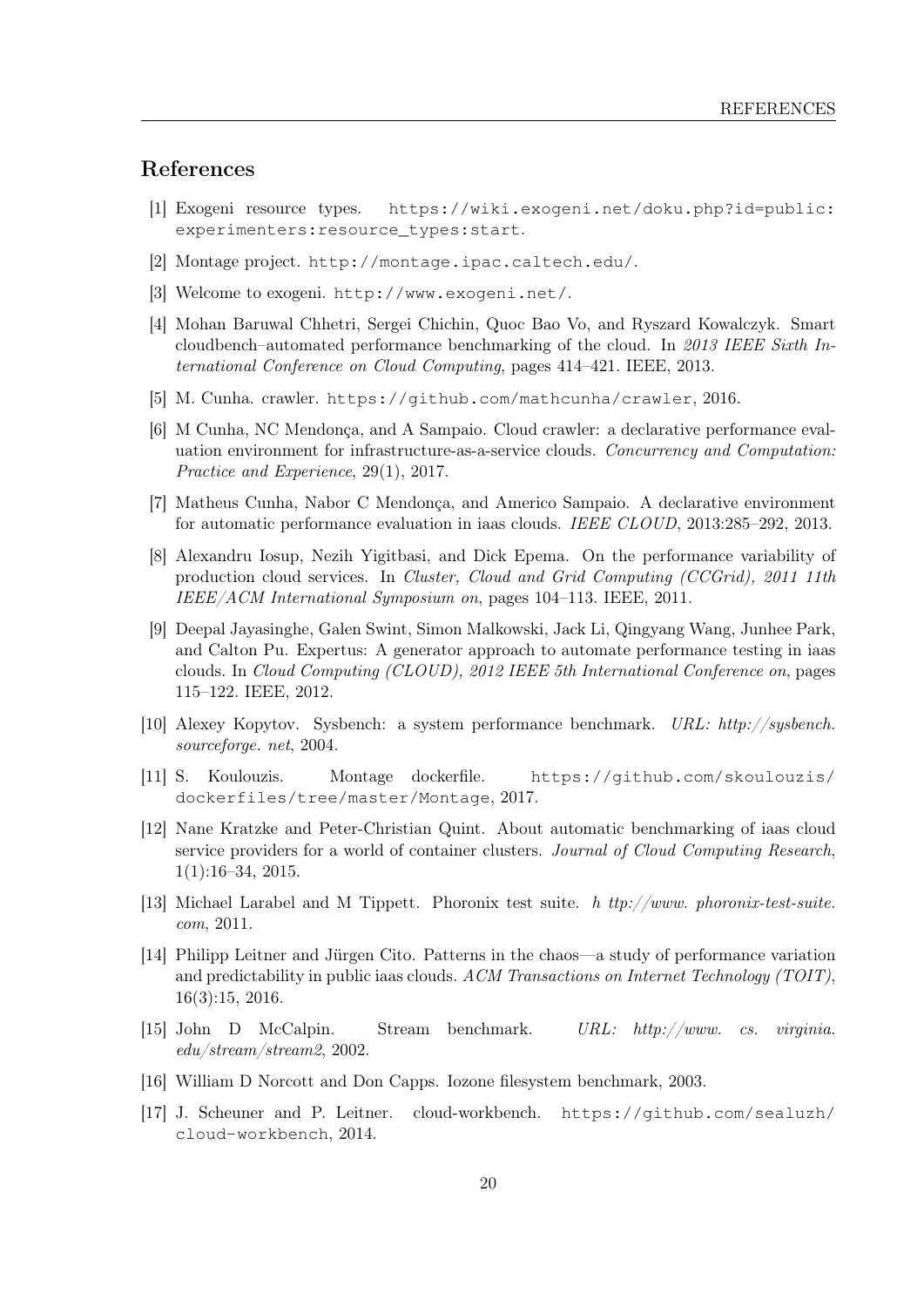- <span id="page-21-1"></span>[18] Joel Scheuner, Jürgen Cito, Philipp Leitner, and Harald Gall. Cloud workbench: Benchmarking iaas providers based on infrastructure-as-code. In *Proceedings of the 24th Inter*national Conference on World Wide Web, pages 239–242. ACM, 2015.
- <span id="page-21-2"></span>[19] Joel Scheuner, Philipp Leitner, Jürgen Cito, and Harald Gall. Cloud work bench– infrastructure-as-code based cloud benchmarking. In Cloud Computing Technology and Science (CloudCom), 2014 IEEE 6th International Conference on, pages 246–253. IEEE, 2014.
- <span id="page-21-3"></span>[20] M. Silva and M. Hines. Cloud rapid experimentation and analysis toolkit. [https://](https://github.com/ibmcb/cbtool) [github.com/ibmcb/cbtool](https://github.com/ibmcb/cbtool), 2016.
- <span id="page-21-0"></span>[21] Marcio Silva, Michael R Hines, Diego Gallo, Qi Liu, Kyung Dong Ryu, and Dilma Da Silva. Cloudbench: experiment automation for cloud environments. In Cloud Engineering (IC2E), 2013 IEEE International Conference on, pages 302–311. IEEE, 2013.
- <span id="page-21-4"></span>[22] Blesson Varghese, Ozgur Akgun, Ian Miguel, Long Thai, and Adam Barker. Cloud benchmarking for performance. In *Cloud Computing Technology and Science (CloudCom)*, 2014 IEEE 6th International Conference on, pages 535–540. IEEE, 2014.
- <span id="page-21-5"></span>[23] Blesson Varghese, Ozgur Akgun, Ian Miguel, Long Thai, and Adam Barker. Cloud benchmarking for maximising performance of scientific applications. IEEE Transactions on Cloud Computing, 2016.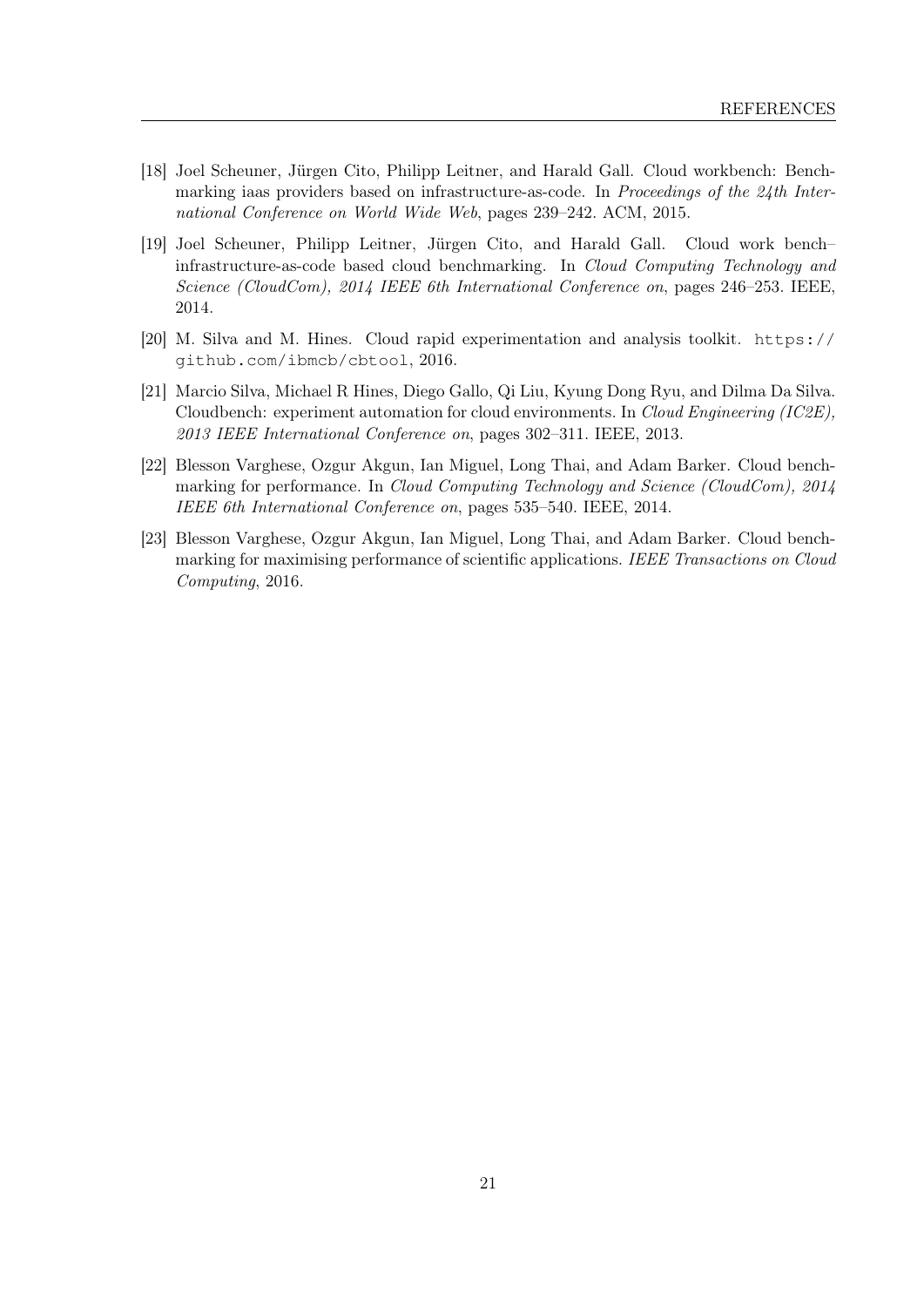# <span id="page-22-0"></span>7 Appendices

# <span id="page-22-2"></span><span id="page-22-1"></span>A Experiments

| Instance      | Experiment 1 |        |            |           | Experiment 2 |            |
|---------------|--------------|--------|------------|-----------|--------------|------------|
| Type          | <b>SD</b>    | Avg    | <b>RSD</b> | <b>SD</b> | Avg          | <b>RSD</b> |
| $NICTA$ M     | 1.5          | 245.2  | 0.65%      | 0.16      | 245.11       | $0.07\%$   |
| <b>BBN M</b>  | 19           | 272    | 7.31%      | 0.75      | 287.69       | $0.26\%$   |
| UvA M         |              |        |            | 0.50      | 241.80       | 0.21%      |
| NICTA L       | 0.83         | 123.08 | $0.68\%$   | 0.77      | 122.75       | $0.63\%$   |
| <b>BBN L</b>  | 8.3          | 125.3  | 6.68%      | 0.11      | 122.89       | $0.09\%$   |
| UvA L         |              |        |            | 0.35      | 122.49       | $0.29\%$   |
| NICTA XL      | 0.29         | 61.37  | 0.47%      | 0.05      | 61.19        | $0.08\%$   |
| <b>BBN XL</b> | 7.8          | 71.3   | 10.98%     | 0.50      | 73.43        | 0.68%      |
| UvA XL        | -            |        |            | 0.31      | 62.73        | $0.49\%$   |

Table 6: Comparing the results the experiment 1 and 2 (sysbench)

<span id="page-22-3"></span>Table 7: Comparing the results the experiment 1 and 2 (STREAM)

| Instance      |           | Experiment 1 |            | Experiment 2 |       |            |
|---------------|-----------|--------------|------------|--------------|-------|------------|
| Type          | <b>SD</b> | Avg          | <b>RSD</b> | <b>SD</b>    | Avg   | <b>RSD</b> |
| NICTA M       | 78        | 9851         | 0.79%      | 88           | 9821  | $0.90\%$   |
| <b>BBN M</b>  | 1502      | 11907        | 12.62%     | 156          | 12805 | 1.22%      |
| UvA M         |           |              |            | 162          | 14569 | 1.12%      |
| NICTA L       | 496       | 13501        | 3.68%      | 495          | 13499 | 3.67%      |
| <b>BBN L</b>  | 2485      | 14357        | 17.31%     | 735          | 13346 | 5.51%      |
| UvA L         |           |              |            | 40           | 24816 | 0.16%      |
| NICTA XL      | 469       | 14217        | 3.30%      | 469          | 14217 | 3.30%      |
| <b>BBN XL</b> | 7518      | 24298        | 30.94%     | 55           | 29706 | 0.19%      |
| UvA XL        |           |              |            | 59           | 29912 | $0.20\%$   |